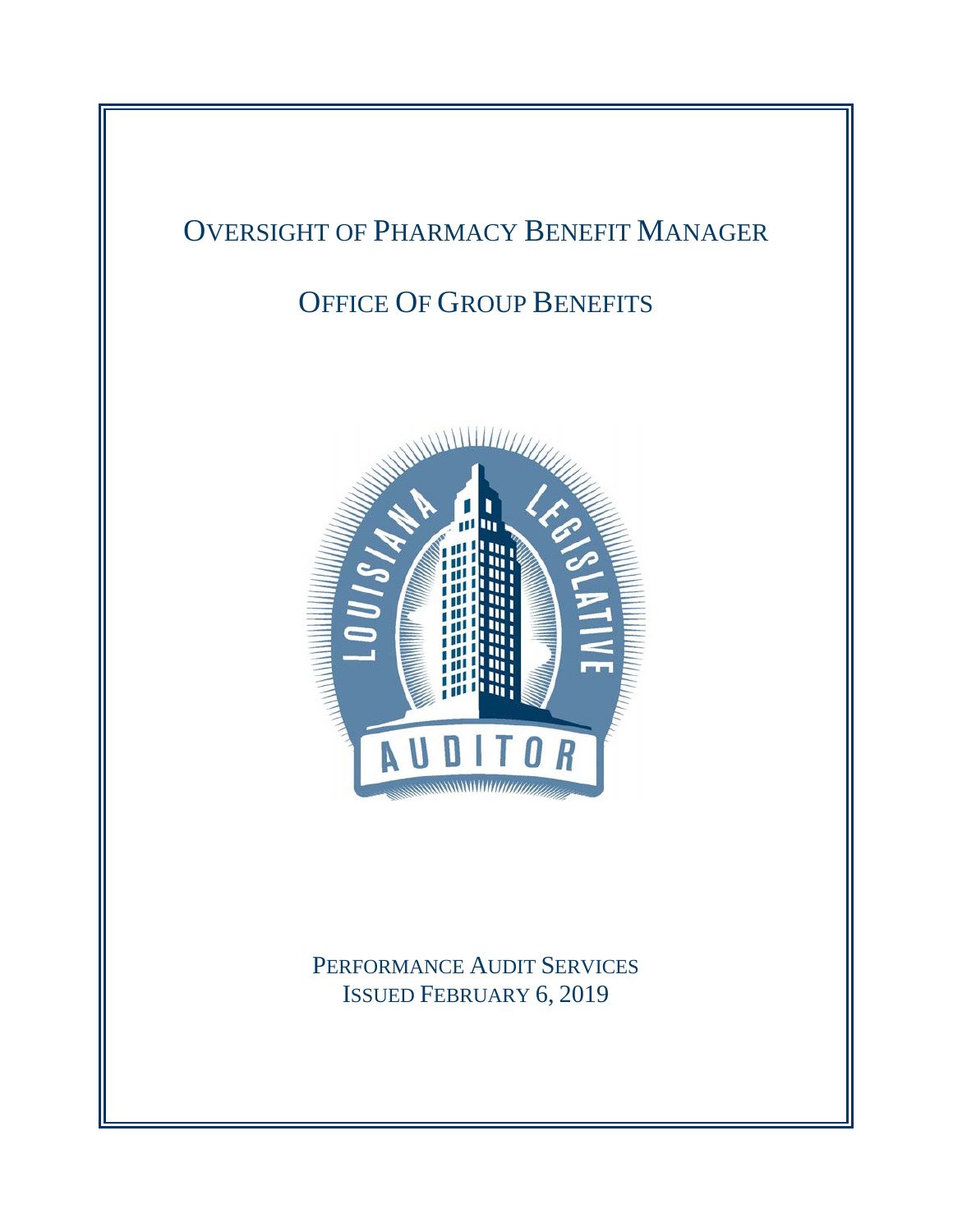#### **LOUISIANA LEGISLATIVE AUDITOR 1600 NORTH THIRD STREET POST OFFICE BOX 94397 BATON ROUGE, LOUISIANA 70804-9397**

**LEGISLATIVE AUDITOR** DARYL G. PURPERA, CPA, CFE

#### **ASSISTANT LEGISLATIVE AUDITOR FOR STATE AUDIT SERVICES** NICOLE B. EDMONSON, CIA, CGAP, MPA

#### **DIRECTOR OF PERFORMANCE AUDIT SERVICES** KAREN LEBLANC, CIA, CGAP, MSW

FOR QUESTIONS RELATED TO THIS PERFORMANCE AUDIT, CONTACT GINA V. BROWN, PERFORMANCE AUDIT MANAGER, AT 225-339-3800.

Under the provisions of state law, this report is a public document. A copy of this report has been submitted to the Governor, to the Attorney General, and to other public officials as required by state law. A copy of this report is available for public inspection at the Baton Rouge office of the Louisiana Legislative Auditor and online at www.lla.la.gov.

This document is produced by the Louisiana Legislative Auditor, State of Louisiana, Post Office Box 94397, Baton Rouge, Louisiana 70804-9397 in accordance with Louisiana Revised Statute 24:513. Eight copies of this public document were produced at an approximate cost of \$5.04. This material was produced in accordance with the standards for state agencies established pursuant to R.S. 43:31. This report is available on the Legislative Auditor's website at www.lla.la.gov. When contacting the office, you may refer to Agency ID No. 9726 or Report ID No. 40170001 for additional information.

In compliance with the Americans With Disabilities Act, if you need special assistance relative to this document, or any documents of the Legislative Auditor, please contact Elizabeth Coxe, Chief Administrative Officer, at 225-339-3800.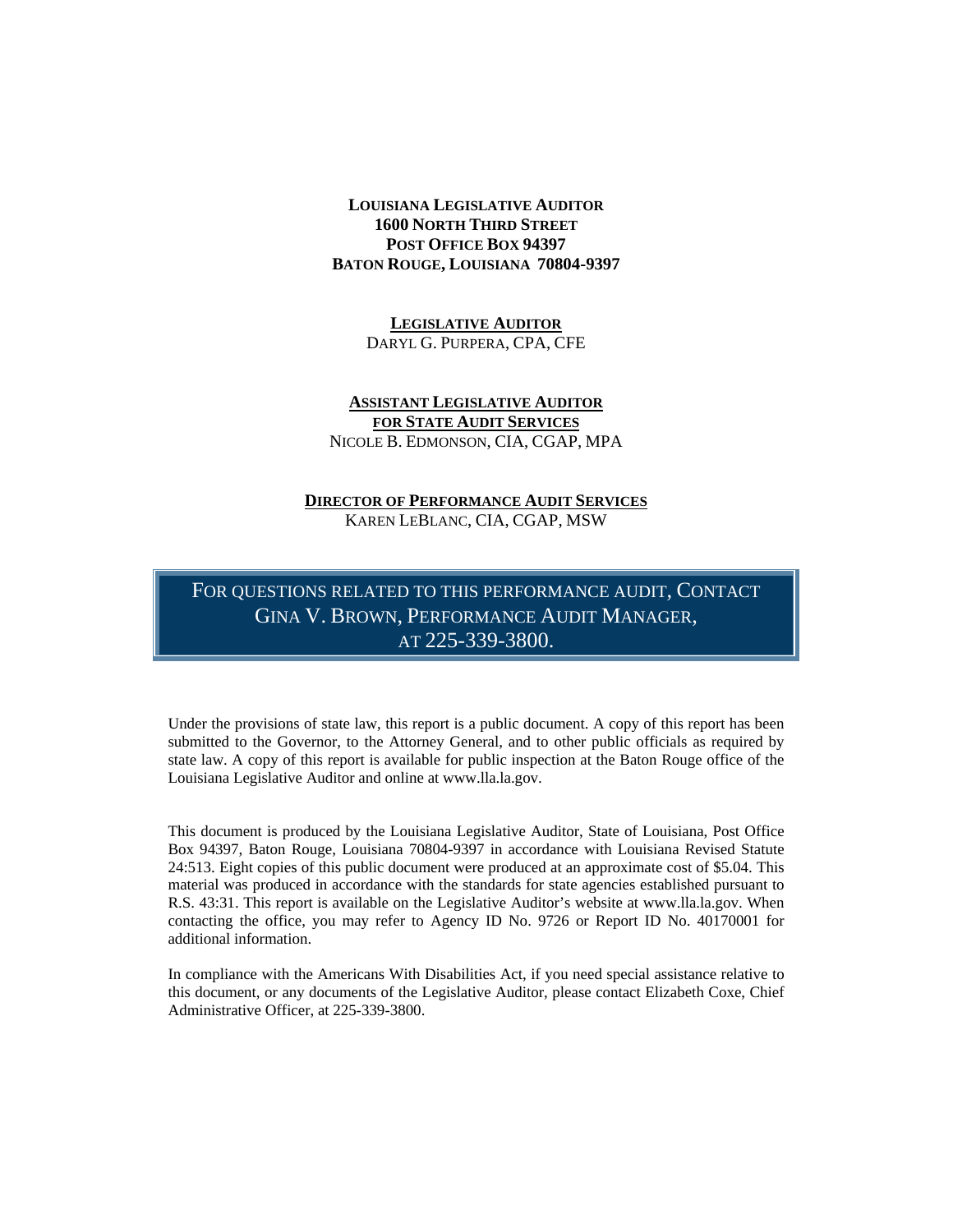

February 6, 2019

The Honorable John A. Alario, Jr., President of the Senate The Honorable Taylor F. Barras, Speaker of the House of Representatives

Dear Senator Alario and Representative Barras:

This report provides the results of our performance audit of the Office of Group Benefits' (OGB) oversight of MedImpact, its pharmacy benefit manager. The purpose of the audit was to evaluate whether OGB effectively monitors MedImpact to ensure the company complies with contract requirements.

Overall, we found OGB has not sufficiently monitored MedImpact, in part because of staffing decreases over the past decade. OGB staff levels have decreased by 90 percent, from 388 in fiscal year 2009 to 38 in 2018.

Specifically, we found OGB did not ensure MedImpact remitted rebate payments within the 60 days specified by its contract. As a result, OGB lost approximately \$119,257 in interest revenue and did not assess approximately \$85,000 in penalties for late rebate payments in calendar year 2017.

In addition, OGB did not ensure MedImpact complied with contract terms related to mail-order pricing. OGB overpaid \$89,553 for mail-order prescriptions filled from January 2017 through October 2018 because MedImpact charged a minimum price for them, which is prohibited by the contract. For example, we identified claims that had a minimum price of \$10.99 for Aspirin Enteric Coated filled by a prescription at MedImpact's mail-order pharmacy, while the average cost for Aspirin Enteric Coated filled by a prescription at walk-in pharmacies was \$1.49 for the same strength and dosage.

OGB also did not ensure MedImpact reported accurate patient adherence rates for specialty medications. Adherence to medications helps control costs and improve patient outcomes. We found as well that OGB only requires MedImpact to guarantee adherence rates for three (14 percent) of the 22 medical conditions that require specialty drugs. Expanding adherence rate requirements to include the additional conditions also could help control costs and improve patient outcomes.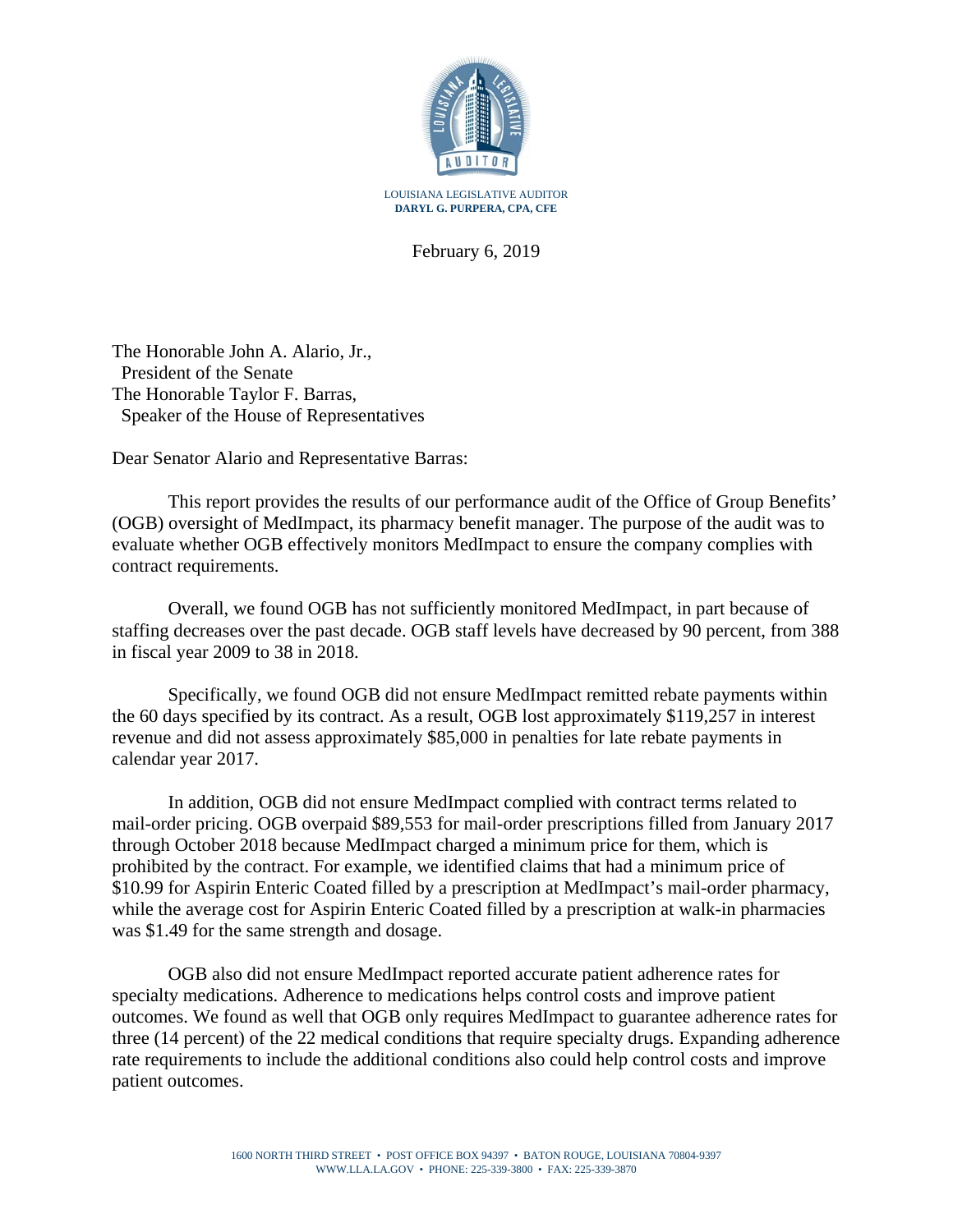OGB did not verify information supplied by MedImpact related to performance guarantees the company failed to meet and the penalties associated with that. As a result, OGB could not ensure MedImpact met all performance guarantees or paid the appropriate performance penalties. We found further that OGB did not ensure MedImpact charged OGB the same price it paid pharmacies for prescription drug claims, or complied with the formulary that outlines what drugs are covered.

While OGB signed a contract with an independent actuarial firm in April 2018 to audit MedImpact, this was the first monitoring activity OGB has implemented. The actuarial firm is evaluating contract terms related to rebates, mail-order pricing, spread pricing, the formulary, and financial guarantees. The audit was expected to be completed in January 2019, but OGB has not decided whether the results would be made public.

I hope this report will benefit you in your legislative decision-making process.

We would like to express our appreciation to the management and staff of OGB for their assistance during this audit.

Sincerely, Hanco J. C.l.

Thomas H. Cole, CPA First Assistant Legislative Auditor

THC/ch

OGB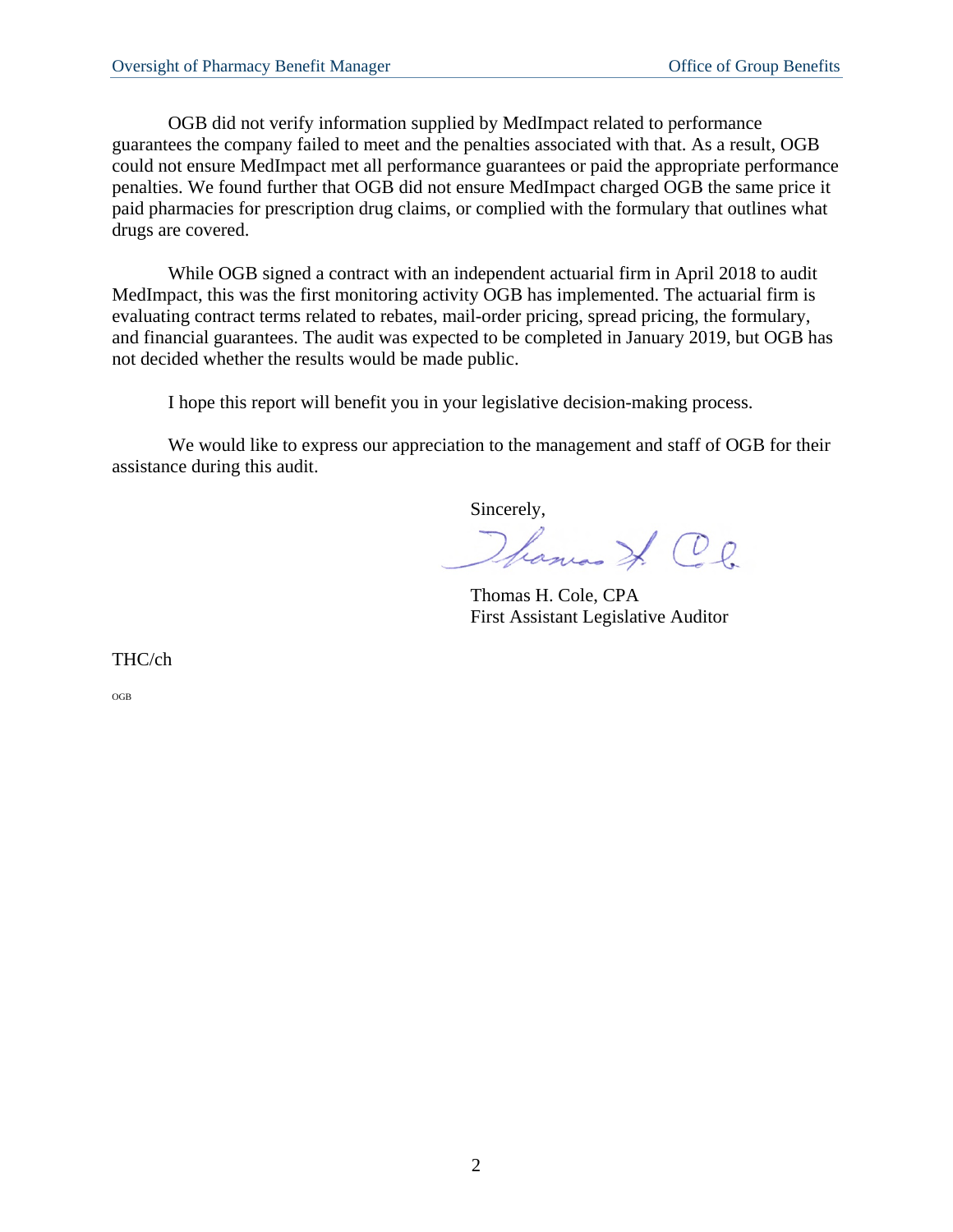## **Louisiana Legislative Auditor Daryl G. Purpera, CPA, CFE**

## **Oversight of Pharmacy Benefit Manager Office of Group Benefits**



## **Introduction**

We evaluated whether the Office of Group Benefits (OGB) effectively monitored its Pharmacy Benefit Manager (PBM), MedImpact, to ensure compliance with contract requirements. As authorized by state law,<sup>1</sup> OGB provides health insurance coverage for state employees, retirees, and their dependents (OGB member). OGB contracts with MedImpact to administer the prescription drug benefits associated with its health plans.<sup>2</sup> MedImpact is responsible for processing and paying prescription drug claims, negotiating prices and rebates for medications with drug manufacturers, and contracting with pharmacies to fill prescriptions. MedImpact also provides additional services to assist OGB in managing the cost of the prescription plan and ensuring quality of care for plan members. According to OGB, from January 2015 through June 2018, MedImpact administered pharmacy benefits for an average of 212,035 plan members.

According to the contract, OGB is responsible for oversight of MedImpact's services to ensure quality, efficiency, and effectiveness in fulfilling the goals and objectives of OGB. Exhibit 1 summarizes MedImpact's responsibilities required by its contract with OGB.

| <b>Exhibit 1: MedImpact Contract Requirements</b>                                         |                                                   |                                                    |  |  |
|-------------------------------------------------------------------------------------------|---------------------------------------------------|----------------------------------------------------|--|--|
| Area                                                                                      | <b>Contract Criteria</b>                          | <b>Description</b>                                 |  |  |
|                                                                                           | MedImpact will pass through 100% of all rebates   | PBMs negotiate rebate agreements directly with     |  |  |
| Rebates                                                                                   | to OGB. Rebate payments are due within 60 days    | drug manufacturers in order to lower the cost of   |  |  |
|                                                                                           | after the end of the quarter.                     | specific brand medications.                        |  |  |
| Mail-Order                                                                                | The OGB-MedImpact contract prohibits a            | Plan members have the option to purchase           |  |  |
|                                                                                           | minimum charge on mail order prescriptions.       | prescriptions from a mail-order pharmacy as an     |  |  |
|                                                                                           |                                                   | alternative to walk-in pharmacies.                 |  |  |
| Specialty                                                                                 | MedImpact will implement a specialty pharmacy     | Specialty medications are high-cost prescription   |  |  |
| Medications                                                                               | program that will provide cost-effective care and | drugs that treat complex conditions or require     |  |  |
|                                                                                           | positive patient outcomes.                        | special administration.                            |  |  |
|                                                                                           | The OGB-MedImpact contract includes minimum       | Performance guarantees are the minimum             |  |  |
| Performance                                                                               | performance guarantees for various metrics and    | acceptable performance levels required of the      |  |  |
| Guarantees                                                                                | penalties if MedImpact fails to meet the minimum. | PBM. The PBM will pay penalties if it fails to     |  |  |
|                                                                                           |                                                   | achieve a performance guarantee.                   |  |  |
|                                                                                           | Spread pricing is not allowed. MedImpact shall    | Spread pricing is a process where the PBMs         |  |  |
| Spread                                                                                    | pass through the amount paid to the pharmacy,     | charge the plan sponsor (i.e., OGB) more than it   |  |  |
| Pricing                                                                                   | which shall be the same amount that MedImpact     | pays the pharmacy for a prescription drug claim;   |  |  |
|                                                                                           | will invoice OGB.                                 | the PBM profits by keeping the difference.         |  |  |
|                                                                                           | MedImpact provides formulary recommendations,     | The list of prescription drugs that are considered |  |  |
| Formulary                                                                                 | but all changes are subject to OGB approval.      | covered benefits. PBMs typically play a role in    |  |  |
|                                                                                           | MedImpact will not approve medications that are   | determining which drugs will be included on the    |  |  |
|                                                                                           | not on the formulary without approval from OGB.   | formulary.                                         |  |  |
| <b>Source:</b> Prepared by legislative auditor's staff using information provided by OGB. |                                                   |                                                    |  |  |

 $\overline{a}$ <sup>1</sup> Louisiana Revised Statues (R.S.) 42:801, *et al* 2<br>2 OCP/s initial contract with MadImpact become

<sup>&</sup>lt;sup>2</sup> OGB's initial contract with MedImpact became effective in January 2014. The current contract between OGB and MedImpact went into effect on January 1, 2017, and ends on December 31, 2019, with an option to extend for up to two additional years.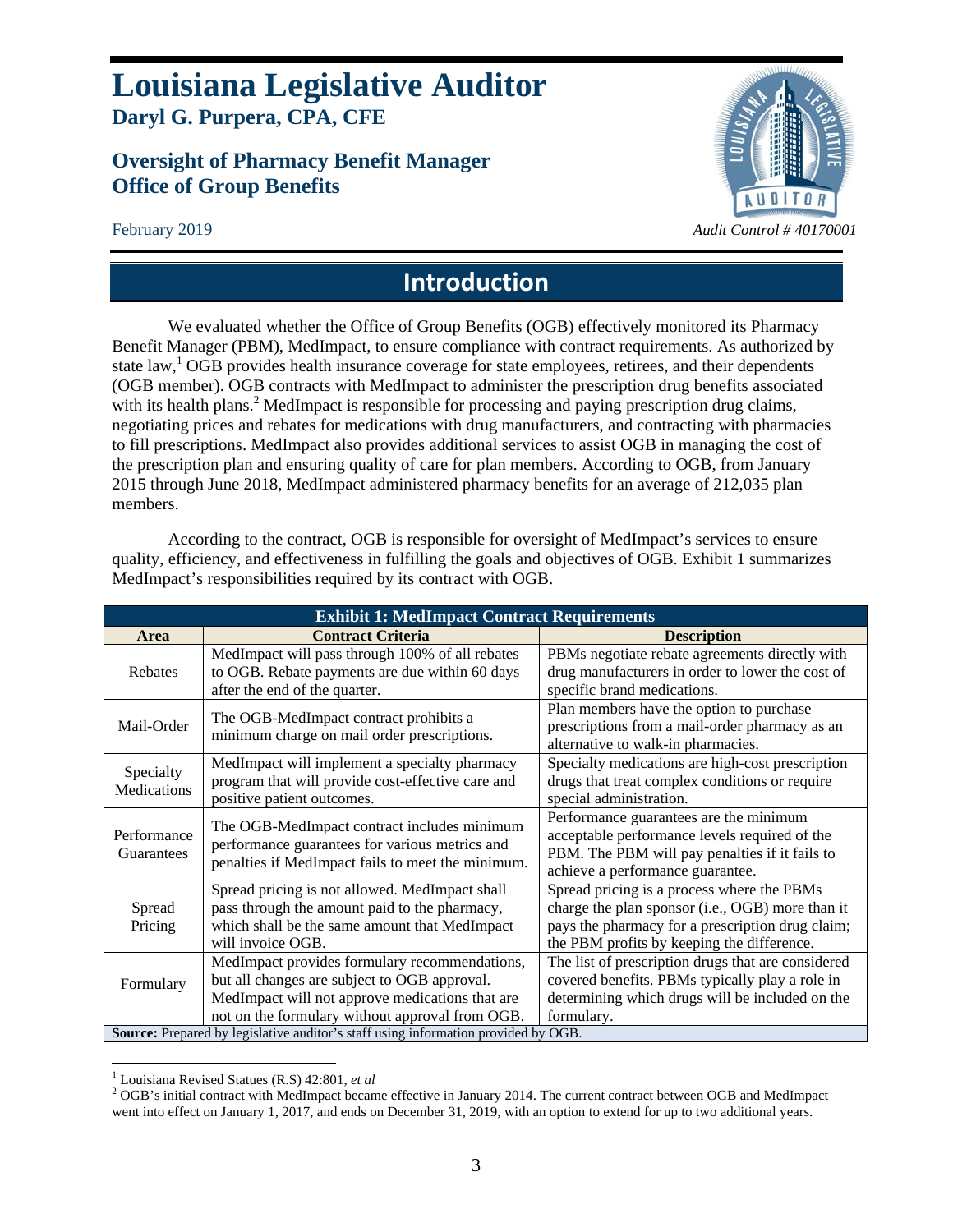OGB pays MedImpact \$0.68 for each prescription (claim) and \$1.65 for each claim for OGB members who participate in an Employer Group Waiver Program (EGWP).<sup>3</sup> OGB pays additional fees to MedImpact to handle prior authorizations, appeals, and to administer a variety of clinical management programs aimed at OGB members and physicians that promote the appropriate use of medications. From January 2015 through June 2018, OGB paid \$1.5 billion for prescriptions and \$27.8 million to administer its prescription drug benefit (prescription plan). Exhibit 2 summarizes OGB's expenditures for prescription drug benefits, drug rebates, and members covered for calendar years 2015 through June 2018.

| <b>Exhibit 2</b>                                 |                             |                 |                               |               |                 |  |
|--------------------------------------------------|-----------------------------|-----------------|-------------------------------|---------------|-----------------|--|
| <b>OGB Prescription Expenditures and Members</b> |                             |                 |                               |               |                 |  |
| Calendar Year 2015-2018*                         |                             |                 |                               |               |                 |  |
|                                                  | <b>Prior Contract Terms</b> |                 | <b>Current Contract Terms</b> |               |                 |  |
|                                                  |                             |                 |                               | January-June  |                 |  |
| <b>Expenditure</b>                               | <b>CY15</b>                 | <b>CY16</b>     | <b>CY17</b>                   | 2018          | <b>Total</b>    |  |
| <b>Total OGB</b>                                 |                             |                 |                               |               |                 |  |
| <b>Expenditures for All</b>                      | \$1,399,799,890             | \$1,390,586,361 | \$1,379,429,402               | \$666,700,954 | \$4,836,516,607 |  |
| <b>Operations</b>                                |                             |                 |                               |               |                 |  |
| <b>Cost of Prescriptions</b>                     | \$410,223,139               | \$442,764,659   | \$435,575,764                 | \$223,693,935 | \$1,512,257,497 |  |
| Paid to MedImpact                                |                             |                 |                               |               |                 |  |
| Cost of                                          |                             |                 |                               |               |                 |  |
| <b>Administrative Fees</b>                       | \$9,048,145                 | \$7,887,947     | \$6,850,909                   | \$3,973,526   | \$27,760,527    |  |
| Paid to MedImpact**                              |                             |                 |                               |               |                 |  |
| <b>Total Rebates</b>                             |                             |                 |                               |               |                 |  |
| Received from                                    | \$40,505,994                | \$47,011,707    | \$62,986,791***               | \$46,586,127  | \$197,090,619   |  |
| MedImpact                                        |                             |                 |                               |               |                 |  |
| MedImpact Plan                                   |                             |                 |                               |               | 212,035         |  |
| Members (monthly                                 | 215,266                     | 213,203         | 210,283                       | 209,387       | (average)       |  |
| average)                                         |                             |                 |                               |               |                 |  |

\*The amounts represent two separate contractual agreement periods with varying terms in place. As a result, a trend cannot be determined based on these numbers.

\*\*Administrative fees include the per claim fee, clinical management program fees, prior authorizations fees, and appeals fees.

\*\*\*According to MedImpact, the increase in rebates is because of improved rebate negotiations and OGB moved to an exclusionary/high rebate yield formulary (effective 1/1/17).

**Source:** Prepared by legislative auditor's staff using unaudited information provided by OGB.

Our audit objective was:

 $\overline{a}$ 

### **To evaluate whether OGB effectively monitored its Pharmacy Benefit Manager to ensure compliance with contract requirements.**

Our findings are discussed in detail in the report. Appendix A contains OGB's response to this report, and Appendix B details our scope and methodology.

 $3$  EGWP plans are customized Medicare Advantage plans developed exclusively for employer and union groups. One reason EGWP claims are more expensive is because the fee includes the clinical management program fee.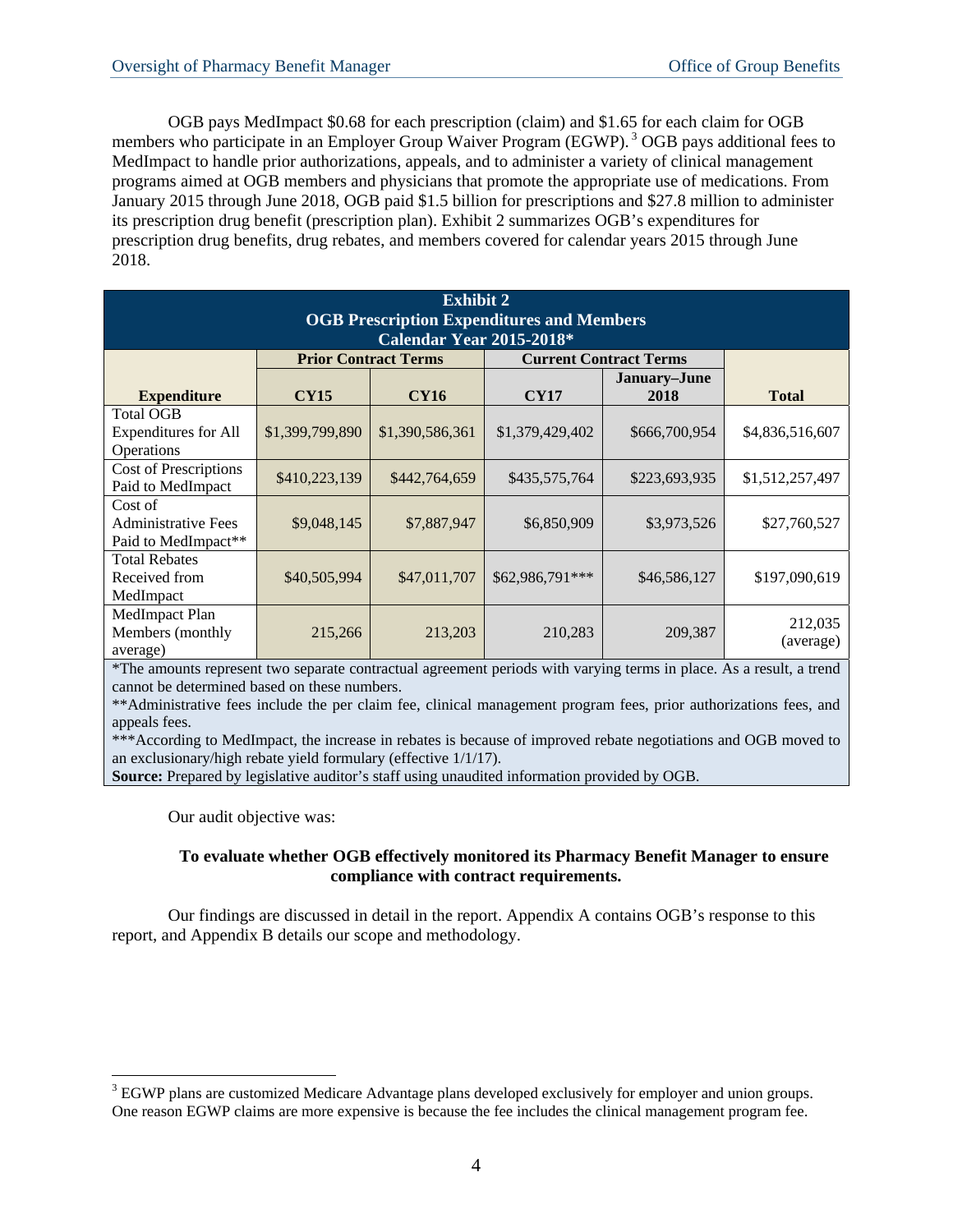# **Objective: To evaluate whether OGB effectively monitored its Pharmacy Benefit Manager to ensure compliance with contract requirements.**

Overall, we found that OGB has not sufficiently monitored its PBM, MedImpact, to ensure that it complies with all contract requirements. According to OGB management, staffing decreases over the past decade have hindered the agency's ability to question or test information provided by MedImpact in order to monitor the contract. OGB staff levels have decreased by 90%, from 388 in fiscal year 2009 to 38 in 2018. Specifically, we found the following:

- **OGB has not ensured that MedImpact remits rebate payments timely, as required by the contract. As a result, OGB did not earn approximately \$119,257 in interest revenue and did not assess approximately \$85,000 in penalties to MedImpact for late payments for rebates earned during calendar year 2017.** According to the contract, rebate payments are due within 60 days after the end of the quarter.
- **OGB has not ensured that MedImpact complies with contract terms related to mail-order pricing. As a result, OGB overpaid \$89,553 for mail-order prescriptions filled from January 2017 through October 2018 because MedImpact charged a minimum price for them, which is prohibited by the contract.** For example, we identified claims that had a minimum price of \$10.99 for Aspirin Enteric Coated that is filled by a prescription at its mail-order pharmacy, while the average cost for Aspirin Enteric Coated that is filled by a prescription at walk-in pharmacies was only \$1.49 for the same strength and dosage.
- **OGB has not ensured that MedImpact reports accurate adherence rates for specialty medications. According to healthcare literature, adherence to medications helps control healthcare costs and improves patient outcomes.**  In addition, OGB could expand adherence rate requirements to include additional medical conditions that require specialty drugs to further help control costs and improve patient outcomes. OGB only requires that MedImpact guarantee adherence rates for three (14%) of the 22 medical conditions that require specialty drugs.
- **OGB relies on MedImpact to self-report performance guarantees it does not meet and to pay any associated penalties, but OGB does not verify the accuracy of information reported by MedImpact.** As a result, OGB cannot ensure that MedImpact is meeting all performance guarantees and paying all performance penalties. For example, MedImpact guarantees that it will answer plan members' calls by a live voice within a minimum timeframe, but OGB does not monitor to ensure MedImpact achieves this guarantee.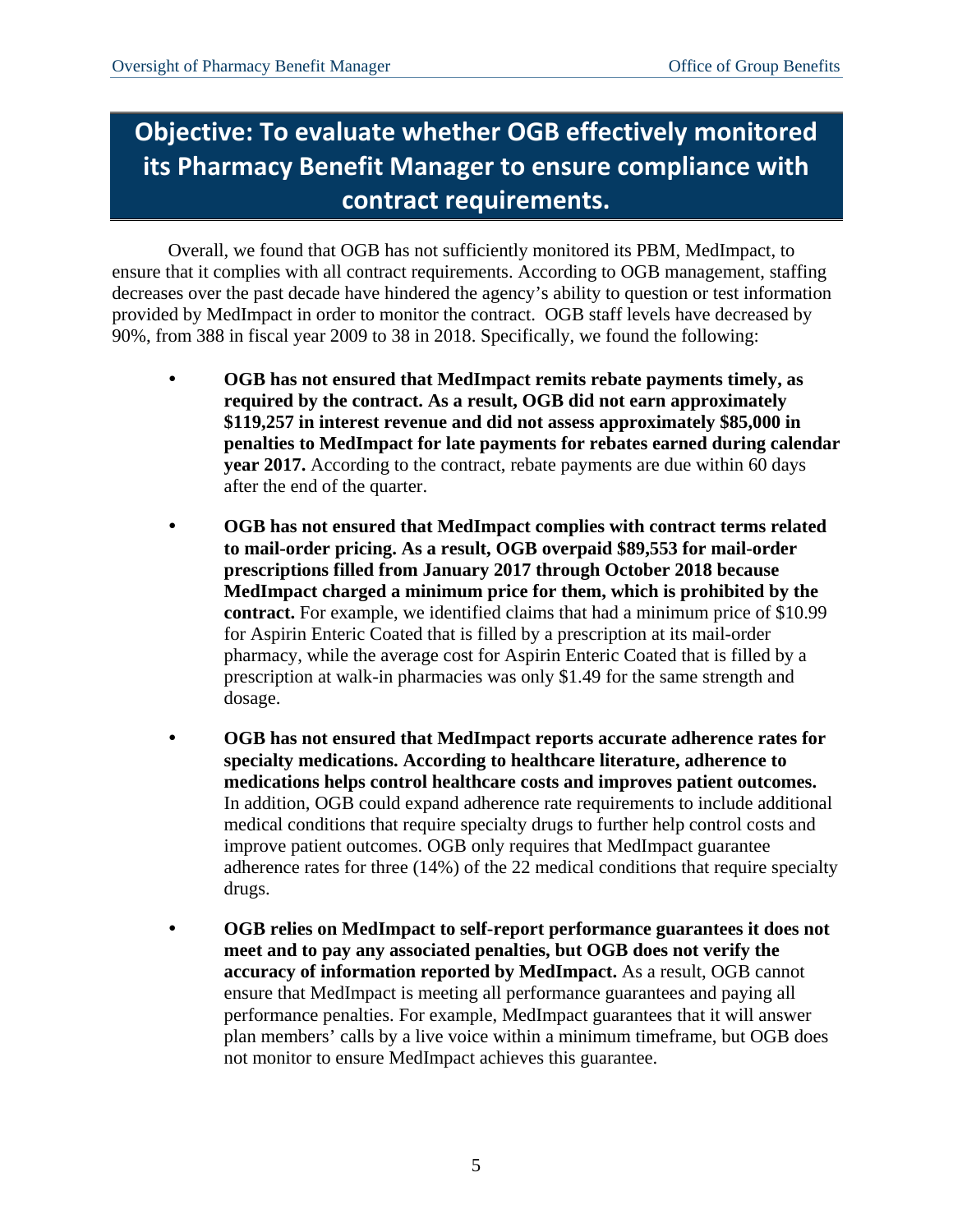**OGB has not ensured that MedImpact charges OGB the same price it pays the pharmacy for prescription drug claims, as required by the contract, and does not ensure MedImpact complies with the formulary that outlines what drugs are covered.** Although we did not identify any issues in these areas, OGB should ensure it does not overpay for prescription drug claims.

OGB signed a contract with an independent actuarial firm in April 2018, which includes an audit of MedImpact for the 2016 plan year, to evaluate many of the contract requirements. This is the first monitoring activity OGB has implemented, even though the contact with MedImpact has been in place since January 2014. According to OGB, the actuarial firm is evaluating the contract terms related to rebates, mail-order pricing, spread pricing, formulary, and financial guarantees. The audit will be completed in January 2019 and will be conducted annually, but OGB has not decided if the results will be made public. Our findings, along with recommendations to assist OGB in improving its monitoring of MedImpact, are explained in more detail below.

**OGB has not ensured that MedImpact remits rebate payments timely, as required by the contract. As a result, OGB did not earn approximately \$119,257 in interest revenue and did not assess approximately \$85,000 in penalties to MedImpact for late payments for rebates earned during calendar year 2017.** 

The contract between OGB and MedImpact requires that 100% of rebate payments pass through MedImpact to OGB and states that MedImpact will render payments to OGB for rebates earned during a quarter within 60 days following the end of the quarter. As shown in Exhibit 3, OGB received approximately \$197 million in rebates over the last four years. Rebates are negotiated by the PBM directly with drug manufacturers to help lower the cost of medications. In these arrangements, PBMs receive a payment from the manufacturer for the agreed-upon rebate amount for each prescription filled for a specific drug, effectively lowering the overall cost of that prescription.

| <b>Exhibit 3</b>                                             |                                                     |              |  |  |
|--------------------------------------------------------------|-----------------------------------------------------|--------------|--|--|
| <b>Rebates Paid to OGB</b>                                   |                                                     |              |  |  |
|                                                              | <b>Calendar Years 2015-2018*</b>                    |              |  |  |
| <b>Contract</b>                                              | <b>Calendar Year</b>                                | Amount       |  |  |
| Prior                                                        | 2015                                                | \$40,505,994 |  |  |
| Contract                                                     | 2016                                                | 47,011,707   |  |  |
| Current                                                      | 2017                                                | 62,986,791** |  |  |
| Contract                                                     | January-June 2018                                   | 46,586,127   |  |  |
| \$197,090,619<br><b>Total</b>                                |                                                     |              |  |  |
|                                                              | * The amounts represent two separate contractual    |              |  |  |
|                                                              | agreement periods with varying terms in place. As a |              |  |  |
|                                                              | result, a trend cannot be determined based on these |              |  |  |
| numbers.                                                     |                                                     |              |  |  |
| ** According to MedImpact, the increase in rebates is        |                                                     |              |  |  |
| because of improved rebate negotiations and OGB              |                                                     |              |  |  |
| moved to an exclusionary/high rebate yield formulary         |                                                     |              |  |  |
| (effective $1/1/17$ )                                        |                                                     |              |  |  |
| <b>Source:</b> Prepared by legislative auditor's staff using |                                                     |              |  |  |
| unaudited information provided by OGB.                       |                                                     |              |  |  |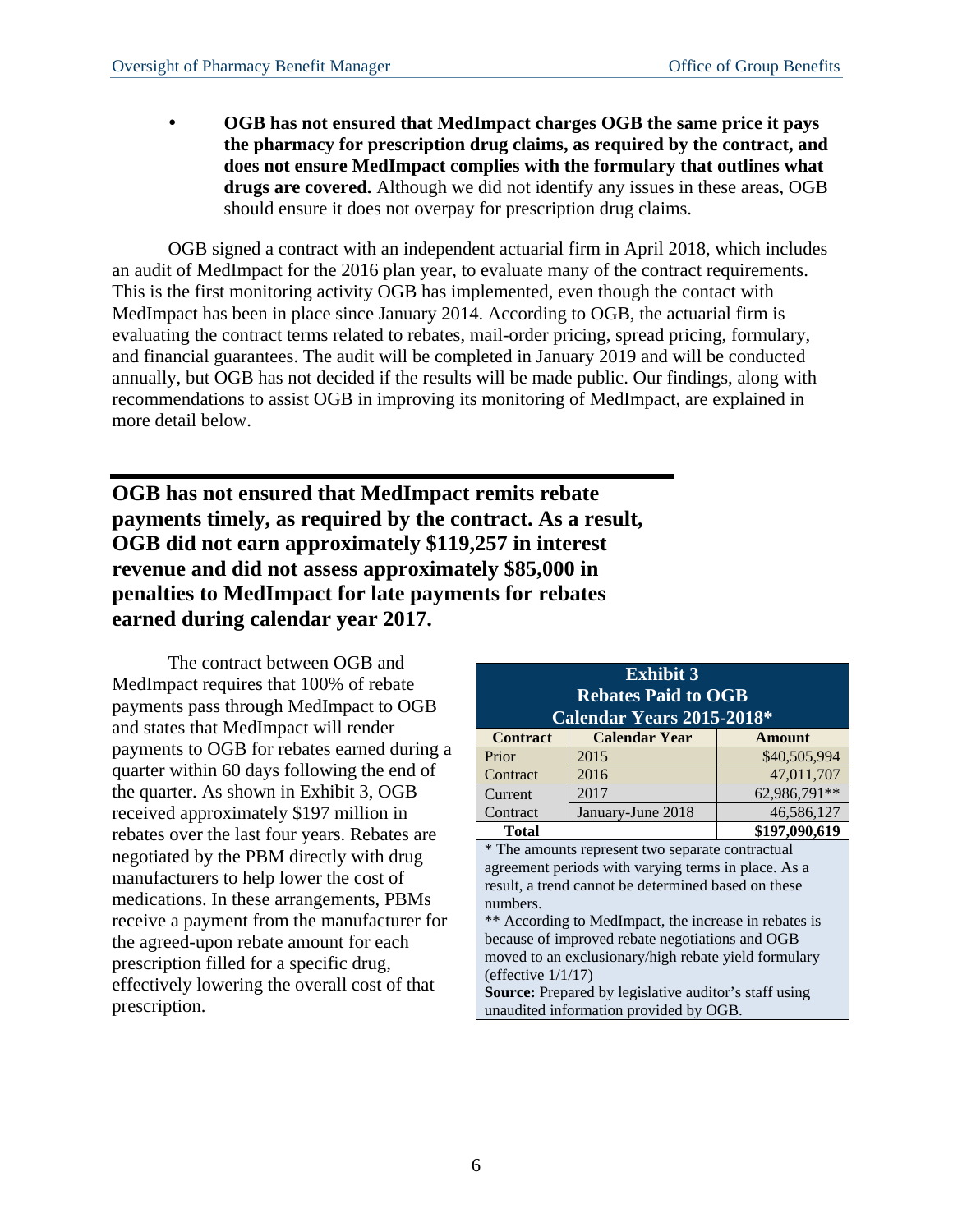<u>.</u>

**OGB did not ensure MedImpact remitted rebate payments to OGB within the required 60-day timeframe, and OGB did not penalize MedImpact for late payments.**  MedImpact remitted \$54.8 million<sup>4</sup> to OGB for rebates earned during calendar year 2017. We identified that all \$54.8 million (100%) were paid, on average, 119 days late. These late payments resulted in approximately  $$119,257$  in lost interest revenue to the state.<sup>5</sup> According to OGB, MedImpact operates in accordance with the industry standard of paying rebates within 150 days after the end of the quarter. However, the contract specifically states rebate payments are due within 60 days after the end of the quarter. In addition to lost interest revenue, OGB could have assessed approximately \$85,000 in penalties to MedImpact for the late payments.

**OGB does not ensure that it receives 100% of rebates, as required by the contract with MedImpact.** OGB receives millions of dollars in rebates each year but has not implemented any ongoing monitoring activities to ensure MedImpact complies with contract requirements to remit 100% of rebates to OGB. Even though OGB has hired an independent actuarial firm to conduct an audit to determine whether the state has received the correct amount of rebates for plan year 2016, OGB should consider ways to actively monitor rebates in the future.

**Recommendation 1:** OGB should ensure MedImpact submits rebate payments in accordance with its contract.

**Summary of Management's Response:** OGB management agrees with this recommendation and stated that it will amend the MedImpact/OGB service agreement to update the current rebates payment deliverables language to be consistent with MedImpact's current practice of issuing rebate payments to OGB. See Appendix A for management's full response.

**Recommendation 2:** OGB should penalize MedImpact for late rebate payments.

**Summary of Management's Response:** OGB management agrees with this recommendation and stated that it will assess MedImpact penalties associated with late payments and rebates earned as defined in the contract between MedImpact and OGB. See Appendix A for management's full response.

**Recommendation 3:** OGB should develop a process to ensure MedImpact is submitting 100% of rebates received from drug manufacturers.

**Summary of Management's Response:** OGB management disagrees with this recommendation and stated that OGB's actuary and benefits consultant, Buck Global, LLC, performs an annual PBM audit to ensure that the discount and rebate guarantees are met and that all rebates received are passed through to OGB. See Appendix A for management's full response.

 $4$  The \$54.8 million are the rebates earned during calendar year 2017 and do not match the amount in Exhibit 3

because this amount reflects all rebate payments received, which include rebates earned during the previous year. 5  $5$  We calculated lost interest revenue using 0.84%, which is the State Treasury's general fund investment earnings rate based on the first three quarters of fiscal year 2018.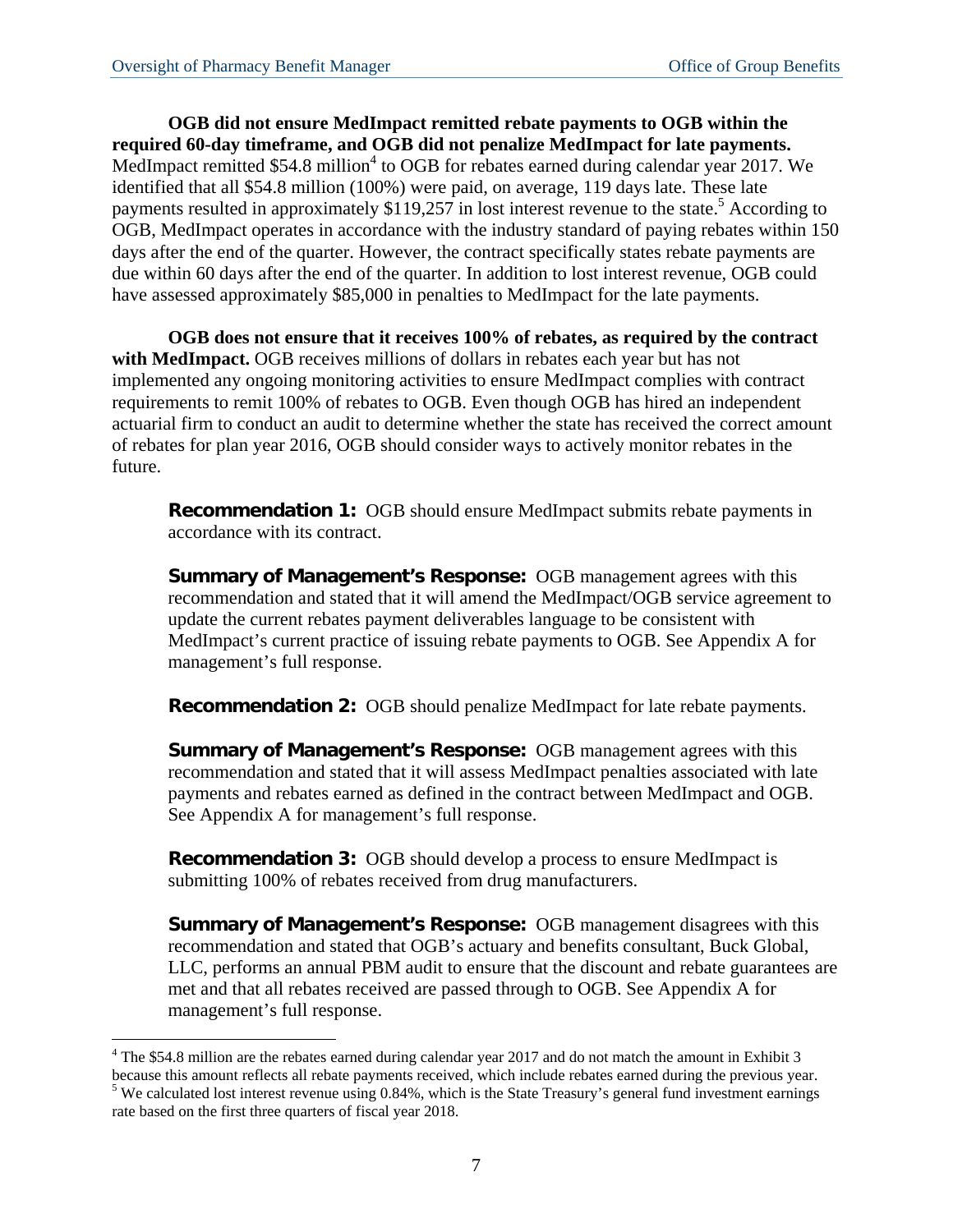**LLA Additional Comments:** OGB did not contract with Buck Global, LLC until April 2018, even though OGB's contract with MedImpact has been in place since January 2014. In addition, Buck Global, LLC is currently evaluating only the 2016 plan year. Therefore, since Buck Global, LLC is two years behind in its evaluation of rebates, OGB should consider ways to actively monitor rebates on a more timely basis.

### **OGB has not ensured that MedImpact complies with contract terms related to mail-order pricing. As a result, OGB overpaid \$89,553 for mail-order prescriptions filled from January 2017 through October 2018 because MedImpact charged a minimum price for them, which is prohibited by the contract.**

 While R.S. 22:1011 prohibits OGB from requiring the use of mail-order pharmacies, plan members have the option to fill prescriptions through MedImpact's designated mail-order pharmacy for OGB, Postal Prescription Services, or use a walk-in pharmacy. However, the current contract prohibits MedImpact from imposing a minimum price for prescriptions obtained through the designated mail-order pharmacy for OGB. Exhibit 4 summarizes the total cost of mail-order prescriptions over the past four years. Using claims data, we identified minimum charges on some mail order prescriptions filled from January 2017 through June 2018.

1

| <b>Exhibit 4</b>                                       |                      |               |  |  |  |  |  |
|--------------------------------------------------------|----------------------|---------------|--|--|--|--|--|
| <b>Mail Order Prescription Costs</b>                   |                      |               |  |  |  |  |  |
| Calendar Years 2015-2018*                              |                      |               |  |  |  |  |  |
| <b>Contract</b>                                        | <b>Calendar Year</b> | <b>Amount</b> |  |  |  |  |  |
| Prior                                                  | 2015                 | \$2,575,699   |  |  |  |  |  |
| Contract                                               | 2016                 | 2,475,751     |  |  |  |  |  |
|                                                        | 2017                 | 2,586,232     |  |  |  |  |  |
| Current                                                | January-June         | 1,222,556     |  |  |  |  |  |
| 2018<br>Contract                                       |                      |               |  |  |  |  |  |
| \$8,860,238<br>Total                                   |                      |               |  |  |  |  |  |
| * The amounts represent two separate contractual       |                      |               |  |  |  |  |  |
| agreement periods with varying terms in place. As      |                      |               |  |  |  |  |  |
| a result, a trend cannot be determined based on        |                      |               |  |  |  |  |  |
| these numbers.                                         |                      |               |  |  |  |  |  |
| <b>Source:</b> Prepared by legislative auditor's staff |                      |               |  |  |  |  |  |
| using unaudited information provided by OGB.           |                      |               |  |  |  |  |  |

For example, we identified claims that had a minimum price of \$10.99 for Aspirin Enteric Coated that were filled by a prescription purchased at its mail-order pharmacy, while the average cost for Aspirin Enteric Coated filled by a prescription at walk-in pharmacies was only \$1.49 for the same strength and dosage. As a result of our analysis, MedImpact researched the issue and determined that it had inadvertently continued charging a minimum on mail-order prescription claims even though it should have stopped doing so effective January 1, 2017. According to MedImpact, OGB overpaid \$89,553 from January 2017 through October 2018 due to the incorrect mail-order minimum, and MedImpact is in the process of refunding OGB.<sup>6</sup> Exhibit 5 summarizes the top 10 medications with the highest overpaid amounts.

<sup>&</sup>lt;sup>6</sup> We chose to include the complete results of MedImpact's impact analysis even though the timeframe extends beyond our scope.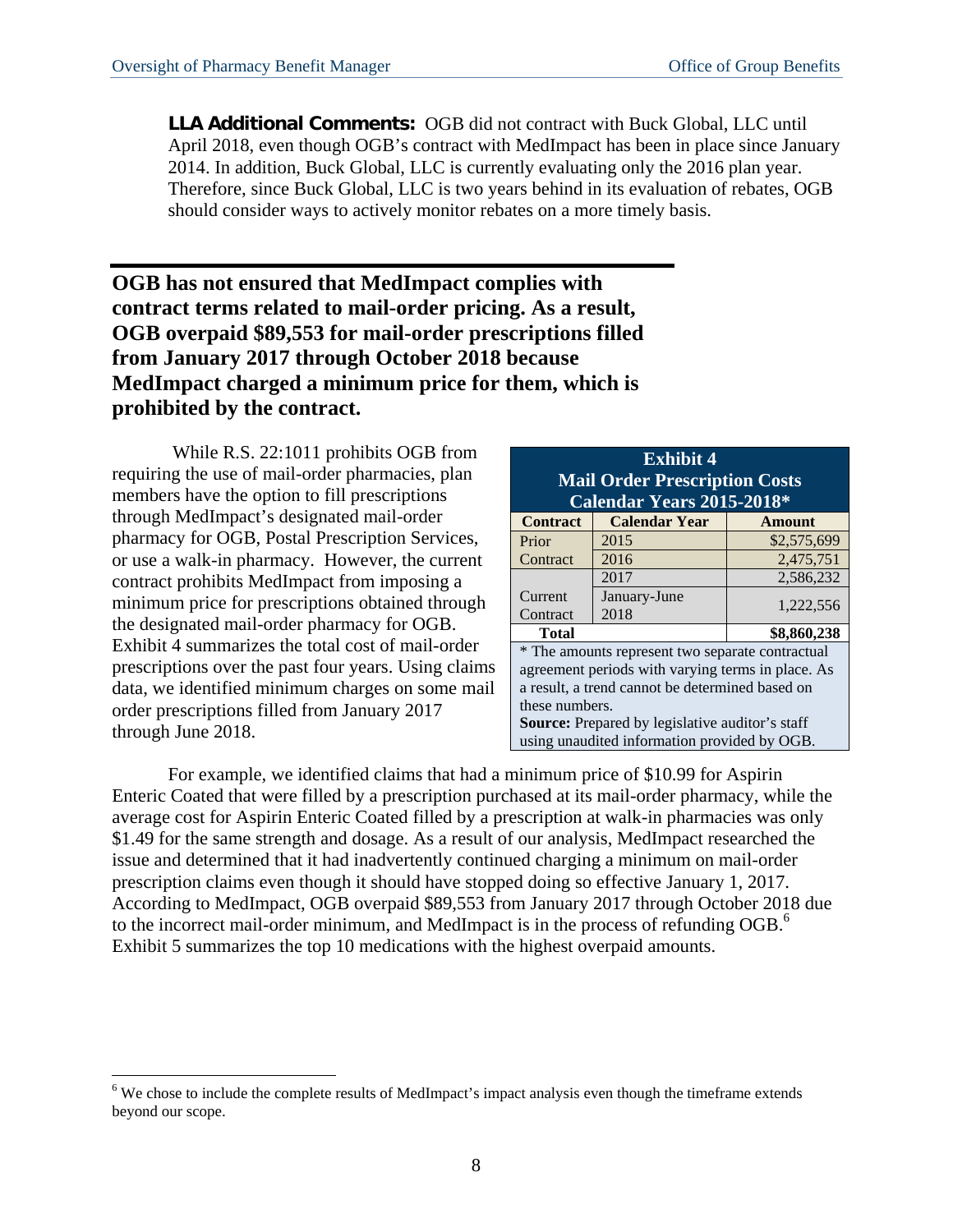| <b>Exhibit 5</b><br><b>Top 10 Medications with Highest Overpaid Amounts</b><br><b>Due to Minimum Pricing</b><br><b>January 2017 through October 2018</b> |                       |                  |                                   |                           |                                                      |
|----------------------------------------------------------------------------------------------------------------------------------------------------------|-----------------------|------------------|-----------------------------------|---------------------------|------------------------------------------------------|
| <b>Number</b>                                                                                                                                            | <b>Drug Name</b>      | <b>Condition</b> | Number of<br><b>Prescriptions</b> | Overpaid<br><b>Amount</b> | <b>Percentage of Total</b><br><b>Overpaid Amount</b> |
|                                                                                                                                                          | Freestyle Lite Strips | <b>Diabetes</b>  | 832                               | \$9,293.88                | 10.4%                                                |
| 2                                                                                                                                                        | Humalog               | <b>Diabetes</b>  | 103                               | \$6,404.74                | 7.2%                                                 |
| 3                                                                                                                                                        | Lantus Solostar       | <b>Diabetes</b>  | 108                               | \$4,381.15                | 4.9%                                                 |
| 4                                                                                                                                                        | Trulicity             | <b>Diabetes</b>  | 62                                | \$3,815.76                | 4.3%                                                 |
| 5                                                                                                                                                        | Humalog Kwikpen U-100 | <b>Diabetes</b>  | 78                                | \$3,743.34                | 4.2%                                                 |
| 6                                                                                                                                                        | Victoza 3-Pak         | <b>Diabetes</b>  | 63                                | \$3,691.34                | 4.1%                                                 |
| 7                                                                                                                                                        | Toujeo Solostar       | <b>Diabetes</b>  | 69                                | \$3,225.96                | 3.6%                                                 |
| 8                                                                                                                                                        | Humulin R U-500       | <b>Diabetes</b>  | 21                                | \$2,592.60                | 2.9%                                                 |
| 9                                                                                                                                                        | Invokana              | Diabetes         | 67                                | \$2,541.93                | 2.8%                                                 |
| 10                                                                                                                                                       | Humalog Mix 75-25     | Diabetes         | 15                                | \$2,147.82                | 2.4%                                                 |
| Source: Prepared by legislative auditor's staff using unaudited data provided by OGB.                                                                    |                       |                  |                                   |                           |                                                      |

**Recommendation 4:** OGB should ensure that MedImpact prices mail-order prescriptions accurately.

**Recommendation 5:** OGB should ensure that MedImpact calculated the amount owed to OGB correctly due to charging a minimum for mail-order drugs.

**Summary of Management's Response:** OGB management agrees with these two recommendations and stated that MedImpact has corrected its internal systems to discontinue assessing a minimum charge on mail-order prescription claims. OGB management also stated they have received and reviewed a variance report submitted by MedImpact to substantiate the overpayments, and OGB has verified that the \$89,553 overpayment is accurate. See Appendix A for management's full response.

**OGB has not ensured that MedImpact reports accurate adherence rates for specialty medications. According to healthcare literature, adherence to medications helps control healthcare costs and improves patient outcomes. In addition, OGB could expand adherence rate requirements to include additional medical conditions that require specialty drugs to further help control costs and improve patient outcomes.** 

Specialty drugs are defined as high-cost prescription drugs that treat complex medical conditions or require special handling and administration. For example, the cancer medication

An **adherence rate** is the percentage of time a patient follows the recommended course of treatment. For example, patients should take the full course of medications for Hepatitis C; otherwise, the virus can build a resistance to the medication resulting in additional health costs.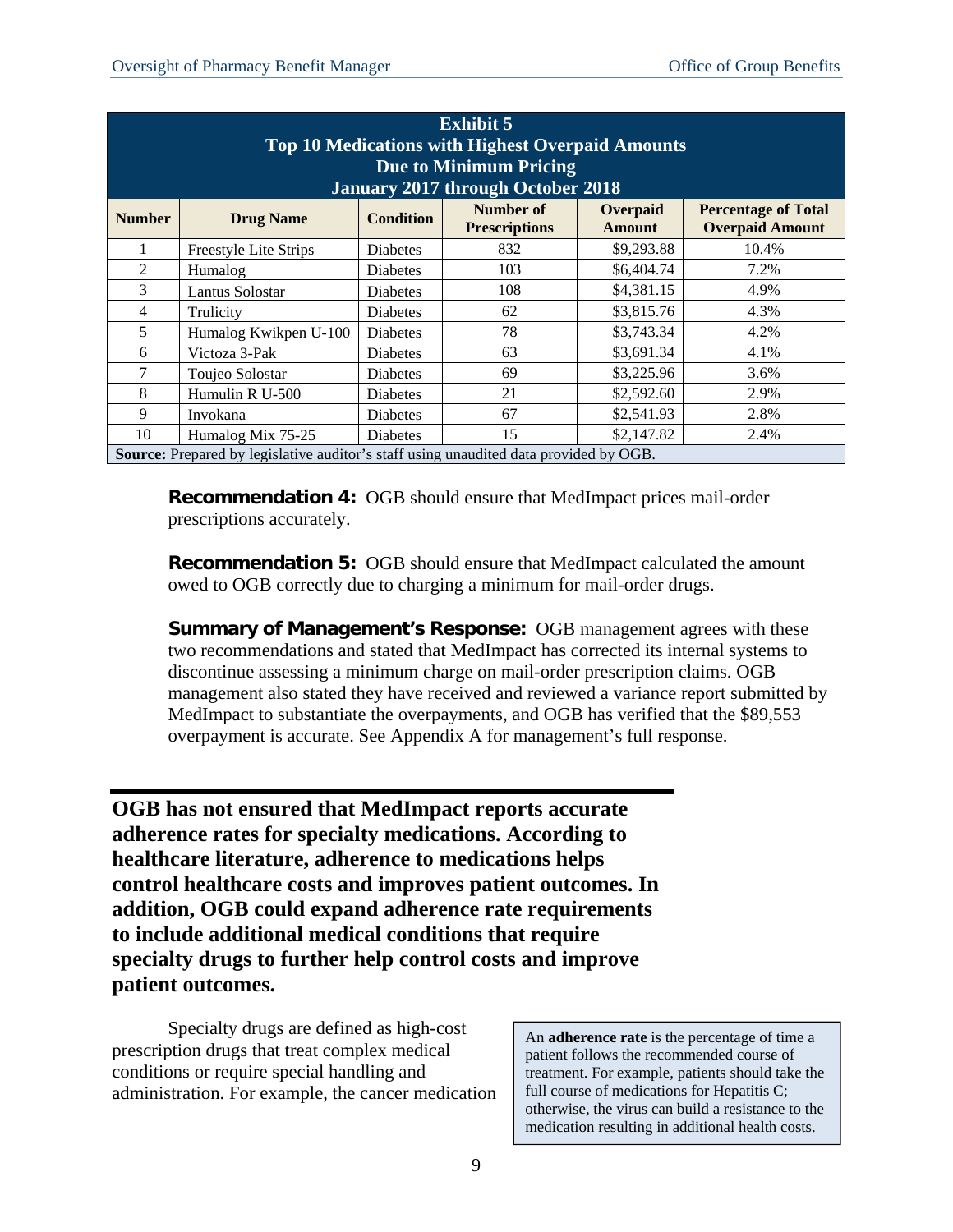Targretin Gel costs almost \$30,000. Specialty drugs are generally used by a small percentage of plan members, but the cost of these drugs is significant. According to OGB, during calendar year 2017 approximately \$152 million, or 35% of total pharmacy costs for claims administered by MedImpact, was spent on specialty drugs. Exhibit 6 summarizes the total OGB spent on specialty drugs over the past four years.

According to healthcare literature, $\alpha$  one way to control specialty drug costs is to increase adherence so that the patient takes the drug exactly as prescribed by the doctor. The contract requires MedImpact to achieve minimum adherence rates for patients who obtain medications for Hepatitis C, Rheumatoid Arthritis, and Multiple Sclerosis from MedImpact's designated specialty pharmacy for OGB, US Bioservices. According to the contract, if MedImpact fails to achieve the minimum adherence rates, it must pay performance penalties to OGB. According to MedImpact, to increase

| <b>Exhibit 6</b>                                             |                      |               |  |  |  |
|--------------------------------------------------------------|----------------------|---------------|--|--|--|
| <b>Specialty Drugs Prescription Costs</b>                    |                      |               |  |  |  |
| Calendar Years 2015-2018*                                    |                      |               |  |  |  |
| <b>Contract</b>                                              | <b>Calendar Year</b> | <b>Amount</b> |  |  |  |
| Prior                                                        | 2015                 | \$113,139,405 |  |  |  |
| Contract                                                     | 2016                 | 137,426,441   |  |  |  |
| Current                                                      | 2017                 | 152,017,978   |  |  |  |
| Contract                                                     | January-June 2018    | 85,056,460    |  |  |  |
| \$487,640,283<br><b>Total</b>                                |                      |               |  |  |  |
| * The amounts represent two separate contractual             |                      |               |  |  |  |
| agreement periods with varying terms in place. As a          |                      |               |  |  |  |
| result, a trend cannot be determined based on these          |                      |               |  |  |  |
| numbers.                                                     |                      |               |  |  |  |
| <b>Source:</b> Prepared by legislative auditor's staff using |                      |               |  |  |  |
| unaudited information provided by OGB.                       |                      |               |  |  |  |

adherence rates it conducts educational outreach to patients taking medications for these three conditions. In calendar year 2017, OGB paid approximately \$50 million<sup>8</sup> for specialty drugs for Hepatitis C, Rheumatoid Arthritis, and Multiple Sclerosis prescription claims.

**While MedImpact achieved all required adherence rates during calendar year 2017, OGB has not ensured that MedImpact reports accurate adherence rates for specialty medications for Hepatitis C, Rheumatoid Arthritis, and Multiple Sclerosis, as required by the contract.** According to MedImpact, it determines adherence rates for the medication for these three conditions by evaluating the member's original fill date, day supply per fill, and subsequent refills for the physician's recommended length of adherence. MedImpact submits quarterly reports to OGB and must pay a penalty to OGB if it does not meet the minimum adherence rates. However, OGB does not monitor or verify the accuracy of the information in these reports. Using OGB's pharmacy claims data, we identified inaccuracies in the MedImpact reports. For example, MedImpact's report for the third quarter of 2017 indicated that no OGB plan members were using Hepatitis C medications, but the claims data showed prescriptions filled for two plan members. In response to our analysis, MedImpact researched the issue and identified an error in reporting from US Bioservices that was causing errors in MedImpact's calculation of adherence rates.

According to MedImpact, it is working with US Bioservices to prevent the error from reoccurring and will provide OGB with a revised performance guarantee report for calendar year 2017. OGB has access to the pharmacy claims data but does not use it for this type of analysis. Ensuring the accuracy of these reports would enable OGB to identify instances where

 $\overline{a}$ <sup>7</sup> Iuga A, McGuire M. Adherence and Health Care Costs. *Risk Management and Healthcare Policy*, 2014:7 35-44.

<sup>&</sup>lt;sup>8</sup> The \$50 million OGB spent on specialty drugs for Hepatitis C, Rheumatoid Arthritis, and Multiple Sclerosis claims excludes Medicare Advantage Plan claims.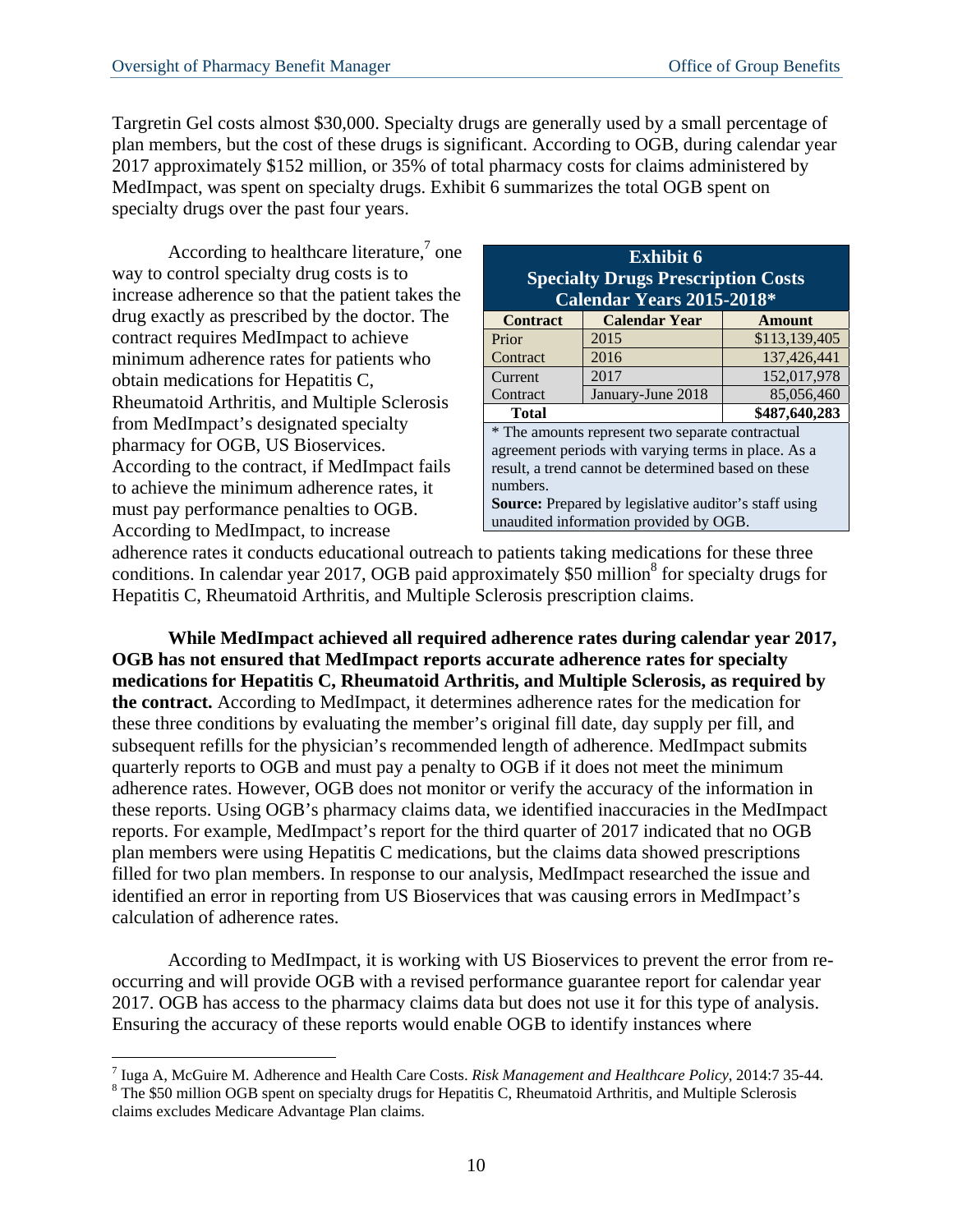MedImpact may not be meeting its minimum adherence rates in order to keep costs down and achieve positive patient outcomes.

**Adherence rates required in the contract only apply to prescriptions filled by US Bioservices, MedImpact's designated specialty pharmacy. However, only 8% of the prescriptions filled for these conditions were filled by US Bioservices.** The remaining 92% of prescriptions were filled from walk-in pharmacies, which do not have adherence requirements in the contract. Exhibit 7 summarizes the percentage of drugs used to treat Hepatitis C, Multiple Sclerosis, and Rheumatoid Arthritis that were filled through US Bioservices in calendar year 2017.

| <b>Exhibit 7</b><br><b>Percentage of Prescriptions Purchased from US Bioservices</b><br>For Conditions Included in the Minimum Adherence Guarantees<br><b>Calendar Year 2017</b> |                                                 |                                                 |                                                                                        |                                                                                        |                                                                 |
|----------------------------------------------------------------------------------------------------------------------------------------------------------------------------------|-------------------------------------------------|-------------------------------------------------|----------------------------------------------------------------------------------------|----------------------------------------------------------------------------------------|-----------------------------------------------------------------|
| <b>Condition</b>                                                                                                                                                                 | <b>Amount Spent on</b><br><b>US Bioservices</b> | <b>Amount Spent on</b><br><b>All Pharmacies</b> | Number of<br><b>Prescriptions</b><br><b>Purchased</b><br>from US<br><b>Bioservices</b> | Number of<br><b>Prescriptions</b><br><b>Purchased</b><br>from All<br><b>Pharmacies</b> | Percentage<br><b>Purchased</b><br>from US<br><b>Bioservices</b> |
| Hepatitis C                                                                                                                                                                      | \$172,731.00                                    | \$6,177,536.49                                  | 10                                                                                     | 226                                                                                    | 4%                                                              |
| Multiple Sclerosis                                                                                                                                                               | 1,728,563.82                                    | \$12,335,233.21                                 | 327                                                                                    | 2,072                                                                                  | 16%                                                             |
| Rheumatoid Arthritis                                                                                                                                                             | 1,912,444.93                                    | \$31,049,926.51                                 | 428                                                                                    | 6,796                                                                                  | 6%                                                              |
| <b>Total</b>                                                                                                                                                                     | \$3,813,739.75                                  | \$49,562,696.21                                 | 765                                                                                    | 9,094                                                                                  | 8%                                                              |
| <b>Source:</b> Prepared by legislative auditor's staff using claims data provided by OGB.                                                                                        |                                                 |                                                 |                                                                                        |                                                                                        |                                                                 |

**OGB requires adherence rates for only three (14%) of the 22 conditions that require specialty drugs. Requiring adherence rates for other conditions, such as Hepatitis B, would further help OGB control drug costs.** OGB does not require MedImpact to guarantee adherence rates for many other conditions that require specialty drugs including Hepatitis B, HIV, and organ transplants. According to OGB management, the agency has a disease management program for other conditions such as diabetes, heart disease, and asthma that helps manage these conditions and provide "financial incentives" to help with the purchasing of specialty drugs. However, not requiring adherence rates for specialty drugs used for other conditions limits OGB's ability to control the costs of specialty drugs. According to healthcare literature,<sup>9</sup> approximately 30% to 50% of U.S. adults are not compliant with taking long-term medications, leading to an estimated \$100 billion in preventable costs annually.

**Recommendation 6:** OGB should monitor whether MedImpact achieves minimum adherence rates for patients who obtain specialty drugs, as required in the contract.

**Summary of Management's Response:** OGB management disagrees with this recommendation and stated that this matter should not be reported as a finding because MedImpact did achieve all minimum required adherence rates during calendar year 2017,

 $\overline{a}$ 

 $^{9}$ Drs. Marcum, Handler, and Sevick. "Medication Nonadherence – A Diagnosable and Treatable Medical Condition." *JAMA*. 2013;309(20):2105-2106.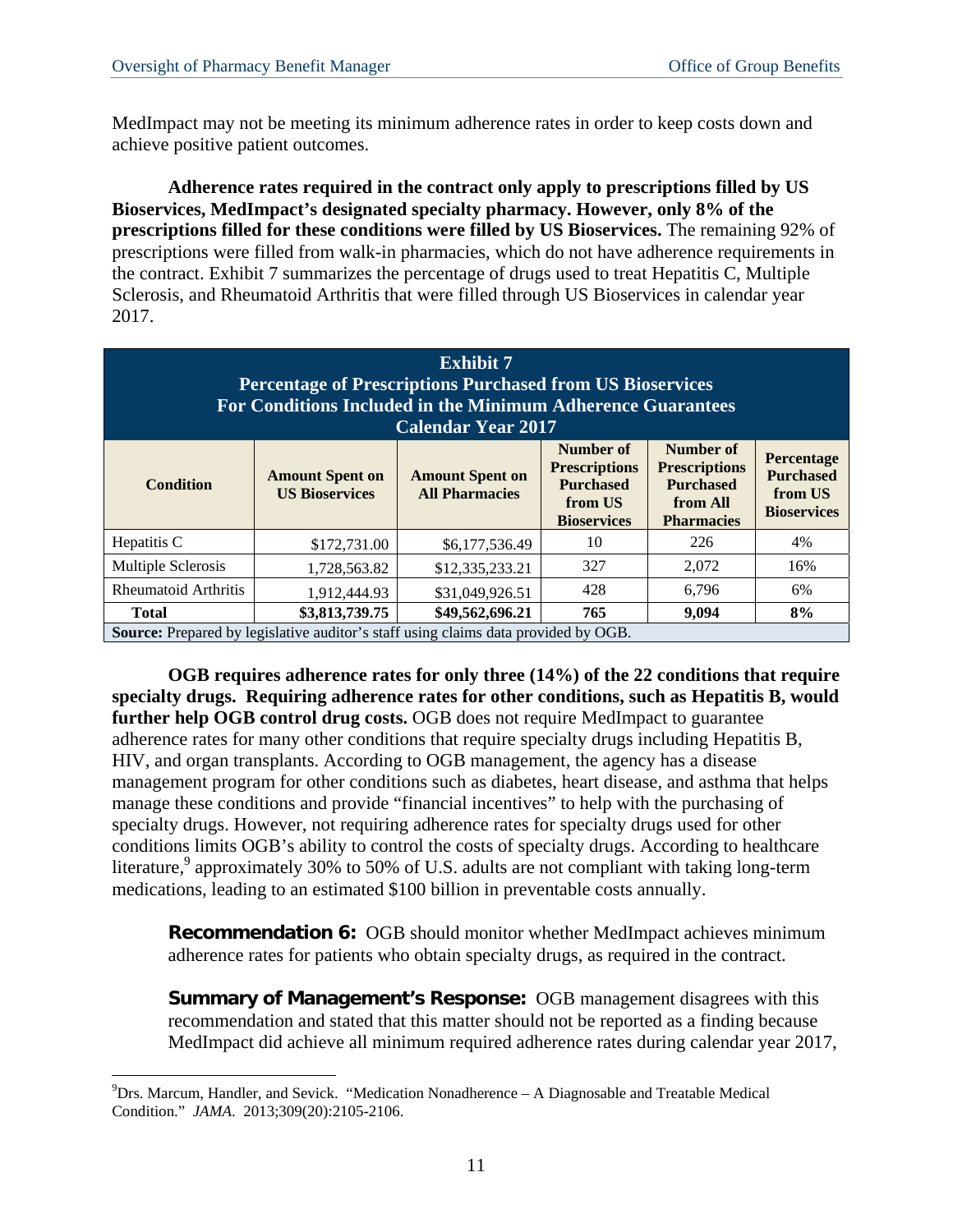and no discrepancies were found by the LLA. See Appendix A for management's full response.

**LLA Additional Comments:** Despite not being monitored by OGB, MedImpact did achieve all required adherence rates. However, this does not relieve OGB of its responsibility to monitor MedImpact and identify instances where it may not be meeting its minimum adherence rates.

**Recommendation 7:** OGB should consider expanding adherence requirements to all pharmacies that fill prescriptions for specialty medications for Hepatitis C, Rheumatoid Arthritis, and Multiple Sclerosis, and not just the adherence rates from US Bioservices.

**Recommendation 8:** OGB should consider expanding adherence requirements to the other 22 medical conditions that require specialty drugs to help control the costs of specialty drugs.

**Summary of Management's Response:** OGB management disagrees with both of these recommendations because no discrepancies were found by the LLA. However, OGB management stated that they will consider expanding the adherence requirements to all pharmacies that fill prescriptions for specialty medications for Hepatitis C, Rheumatoid Arthritis, and Multiple Sclerosis in addition to the adherence requirements for US BioServices. OGB management also stated that they will consider expanding adherence requirements for the subsequent contract to help control healthcare costs and improve patient outcomes. See Appendix A for management's full response.

**LLA Additional Comments:** While OGB management disagrees with these recommendations, it also states that it will consider implementing them. These recommendations were not based on any discrepancies, but based on best practices that states can use to control costs and improve patient outcomes.

**OGB relies on MedImpact to self-report performance guarantees it does not meet and to pay any associated penalties, but OGB does not verify the accuracy of information reported by MedImpact. As a result, OGB cannot ensure that MedImpact is meeting all performance guarantees and paying all performance penalties.** 

OGB's contract with MedImpact requires specific performance guarantees that result in penalties if not met. For example, there is a "Prior Authorization" guarantee that requires MedImpact to promptly review and respond to requests for prior approval for specific drugs within a certain timeframe. The contract includes 23 performance guarantees and examples are listed on the following page: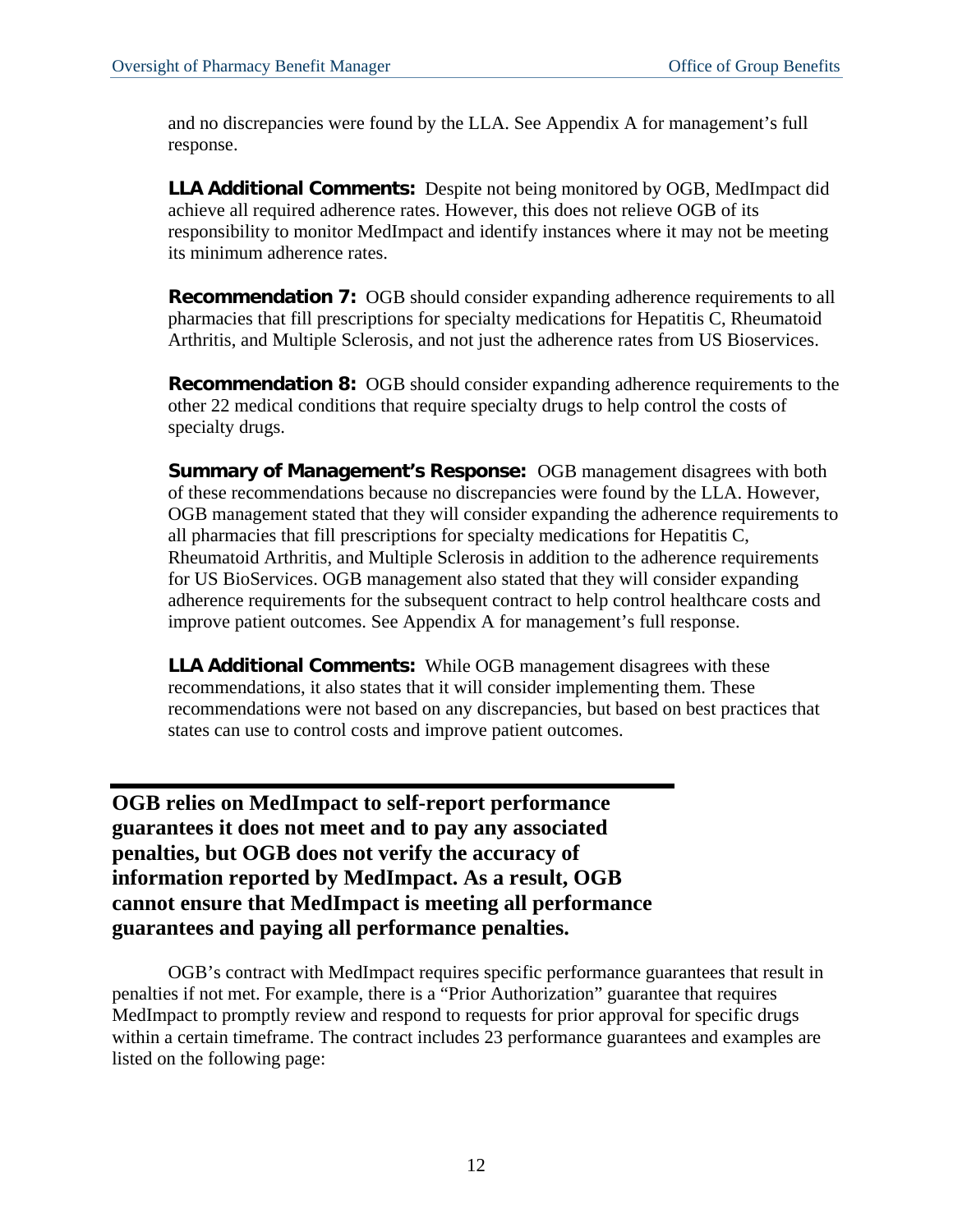$\overline{a}$ 

- Average speed to answer calls from plan members
- Accuracy of prescriptions dispensed via mail order
- Timeframe for payments of all financial obligations

**OGB relies on MedImpact to self-report the performance guarantees it does not meet and pay the associated penalties.** For calendar year 2017, MedImpact self-reported that it met all performance guarantees except for the one related to prior authorizations. As a result of not meeting this performance guarantee, it paid penalties of \$47,908. OGB relies on quarterly and annual performance guarantee reports, created by MedImpact, to monitor compliance with performance guarantees but does not verify the accuracy of these reports. As a result, OGB cannot ensure that MedImpact is achieving all performance guarantees and paying all associated penalties. Using OGB claims data, auditors identified errors in the calendar year 2017 annual performance guarantee report related to adherence rates for Hepatitis C medications, as discussed previously. OGB could use claims data or request additional supporting documents from MedImpact to verify the accuracy of MedImpact's self-reported performance results.

**In addition, OGB relies on MedImpact to report the amount of audit recoupments it received from pharmacies.** Pharmacy Audit Recoupments occur when MedImpact audits a pharmacy and identifies claims that it should not have paid. Common errors identified by MedImpact during on-site audits include: prescription filled for incorrect days' supply, prescription refilled too soon, doctor's signature missing on the prescription, and hard copy of the prescription could not be found. MedImpact is required to conduct these on-site audits of 3% of pharmacies and remit all overpayments back to OGB. MedImpact reported that it conducted 74 on-site pharmacy audits during calendar year 2017 and paid \$270,394 in recoupments to OGB. Using claims data, we confirmed that MedImpact met the requirement to audit 3% of pharmacies.10 However, OGB did not conduct any monitoring activities to ensure that MedImpact met the audit requirement or is properly remitting all recoupments.

**Recommendation 9:** As part of its ongoing monitoring, OGB should ensure MedImpact is accurately reporting performance guarantee measures.

**Summary of Management's Response:** OGB management disagrees with this recommendation because no discrepancies were found by the LLA and stated that this matter should not be reported as a finding. See Appendix A for management's full response.

**LLA Additional Comments:** The LLA did identify errors in the performance guarantee reports submitted by MedImpact. Without verifying the accuracy of these reports, OGB cannot effectively monitor MedImpact and ensure that it is meeting performance guarantees and paying any applicable penalties.

**Recommendation 10:** OGB should ensure that MedImpact remits 100% of recoupments from pharmacy audits it conducts.

 $10$  The contract specifically states MedImpact will audit 3% of network pharmacies that handle more than 150 OGB plan members. Using pharmacy claims data, we identified 1,818 pharmacies eligible for audit, and 3% of 1,818 is 55 pharmacies.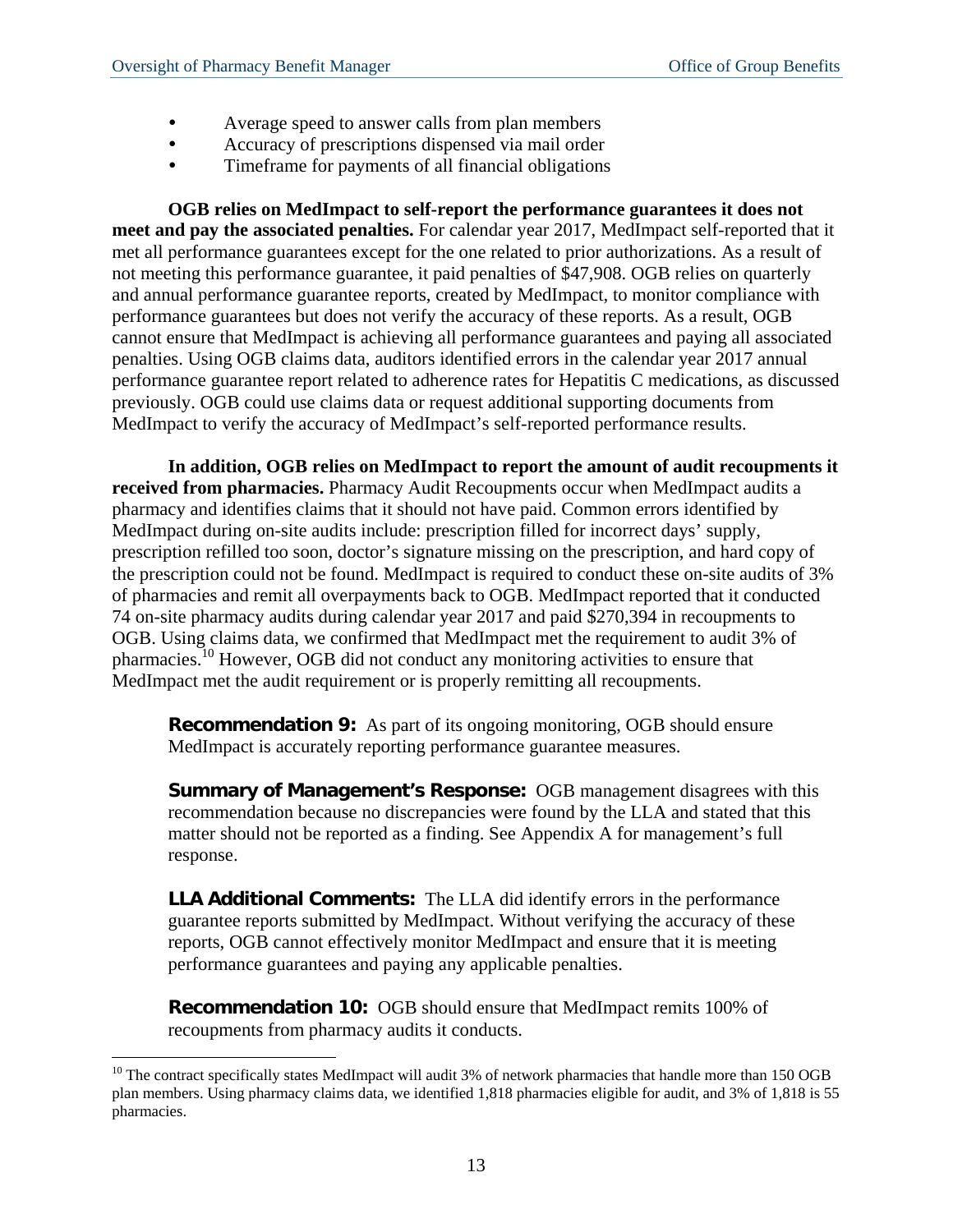**Summary of Management's Response:** OGB management disagrees with this recommendation because no discrepancies were found by the LLA. In addition, OGB management stated they did ensure that MedImpact remitted all recoupments to OGB. See Appendix A for management's full response.

**LLA Additional Comments:** OGB cannot effectively monitor MedImpact when it relies solely on self-reporting by the contractor, because there is a risk OGB is not receiving all recoupments. In addition, OGB did not provide the LLA any evidence to support that it ensures that MedImpact remitted all audit recoupments, as required by the contract, other than to rely on MedImpact's self-reported information.

**OGB has not ensured that MedImpact charges OGB the same price it pays the pharmacy for prescription drug claims, as required by the contract, and does not ensure MedImpact complies with the formulary that outlines what drugs are covered.** 

**OGB has not ensured that MedImpact does not engage in "spread pricing."** Spread pricing occurs when a PBM charges the plan sponsor (i.e., OGB) more than it pays the pharmacy, resulting in a profit for the PBM by keeping the difference. According to the contract, MedImpact is required to charge OGB the same amount it pays the pharmacy for each prescription drug claim. However, prior to contracting with an independent actuarial firm in 2018 to evaluate "spread pricing," OGB had not implemented any ongoing monitoring activities to ensure that MedImpact complied with this requirement.

To assess MedImpact's compliance with the provisions regarding spread pricing, we obtained claims records directly from three pharmacies who voluntarily agreed to share their pharmacy claims data for OGB participants. We compared the amount MedImpact paid pharmacies to the amount that MedImpact billed OGB for 626 claims<sup>11</sup> (approximately 0.02% of the 3,406,354 claims approved during calendar year 2017) and did not find any instances of spread pricing for these prescriptions.<sup>12</sup> Although we did not identify any instances of spread pricing, OGB should develop a process to ensure that it does not overpay for prescriptions. Using claims data and working with pharmacies would be an efficient method for OGB to monitor spread pricing.

**OGB does not ensure that MedImpact complies with the formulary. As a result, OGB may pay claims for medications that are not on the formulary.** As the PBM, MedImpact's primary function is to administer the prescription drug benefits associated with its health plans, which includes processing and adjudicating claims for prescription drugs. According to the contract, the formulary is the list of medications that are considered covered benefits under the prescription drug plan. Claims for medications not listed on the formulary

 $\overline{a}$ 

 $11$  Excludes EGWP claims.

 $12$  Because we used a targeted selection and not a random sample of claims, our results cannot be projected to the total population of pharmacy claims.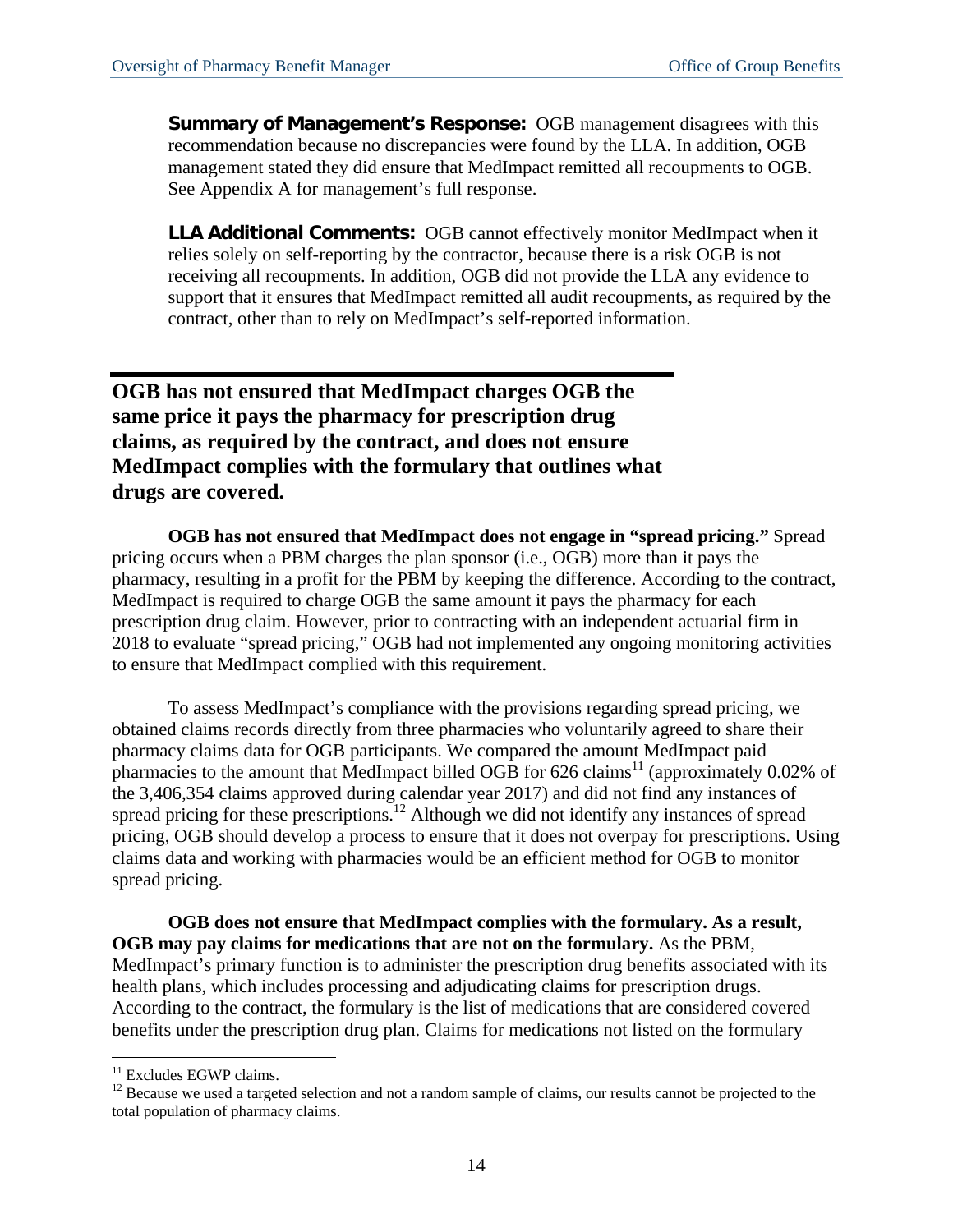should not be approved. However, OGB does not test the claims data to potentially identify any drugs approved by MedImpact that were not on the formulary. We compared the claims data from calendar year 2017 to the approved formulary and did not find any issues. Although we did not identify any issues, using claims data to test compliance with the formulary would help OGB ensure this does not become an issue.

**Recommendation 11:** OGB should monitor MedImpact to ensure that spread pricing does not occur.

**Recommendation 12:** OGB should monitor to ensure MedImpact only approved medications listed on the formulary.

**Summary of Management's Response:** OGB management disagrees with these recommendations because no discrepancies were found. OGB management also stated that OGB's actuary and benefits consultant, Buck Global, LLC, performs an annual PBM audit to identify any instances of spread pricing and to identify any claims for medications not included on the formulary. See Appendix A for management's full response.

**LLA Additional Comments:** OGB did not contract with Buck Global, LLC until April 2018, even though OGB's contract with MedImpact has been in place since January 2014. In addition, Buck Global, LLC is currently evaluating only the 2016 plan year. Since Buck Global, LLC is two years behind in its evaluation of spread pricing and formulary compliance, OGB should consider ways to actively monitor these areas to ensure that it does not overpay for prescriptions drug claims.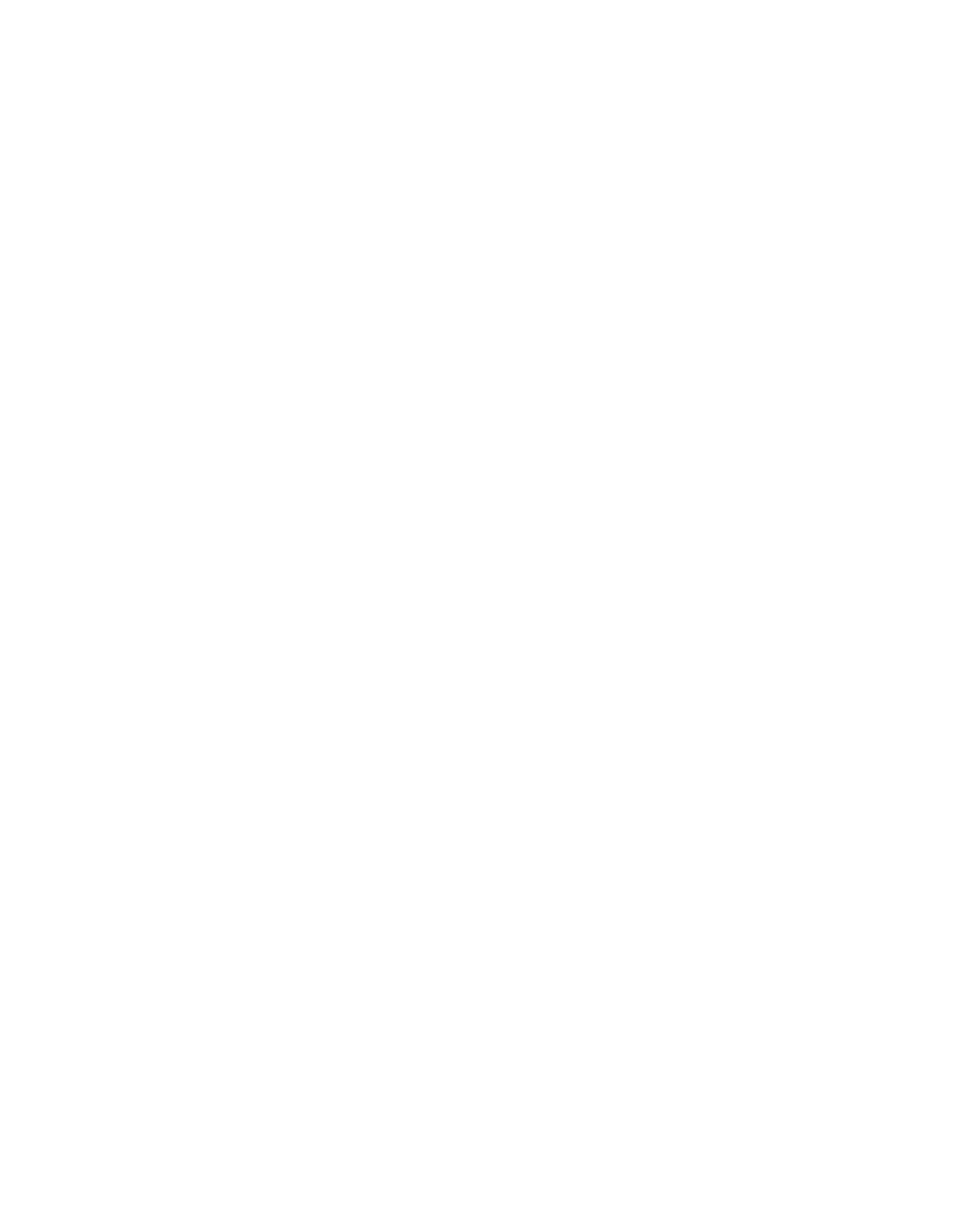# **APPENDIX A: MANAGEMENT'S RESPONSE**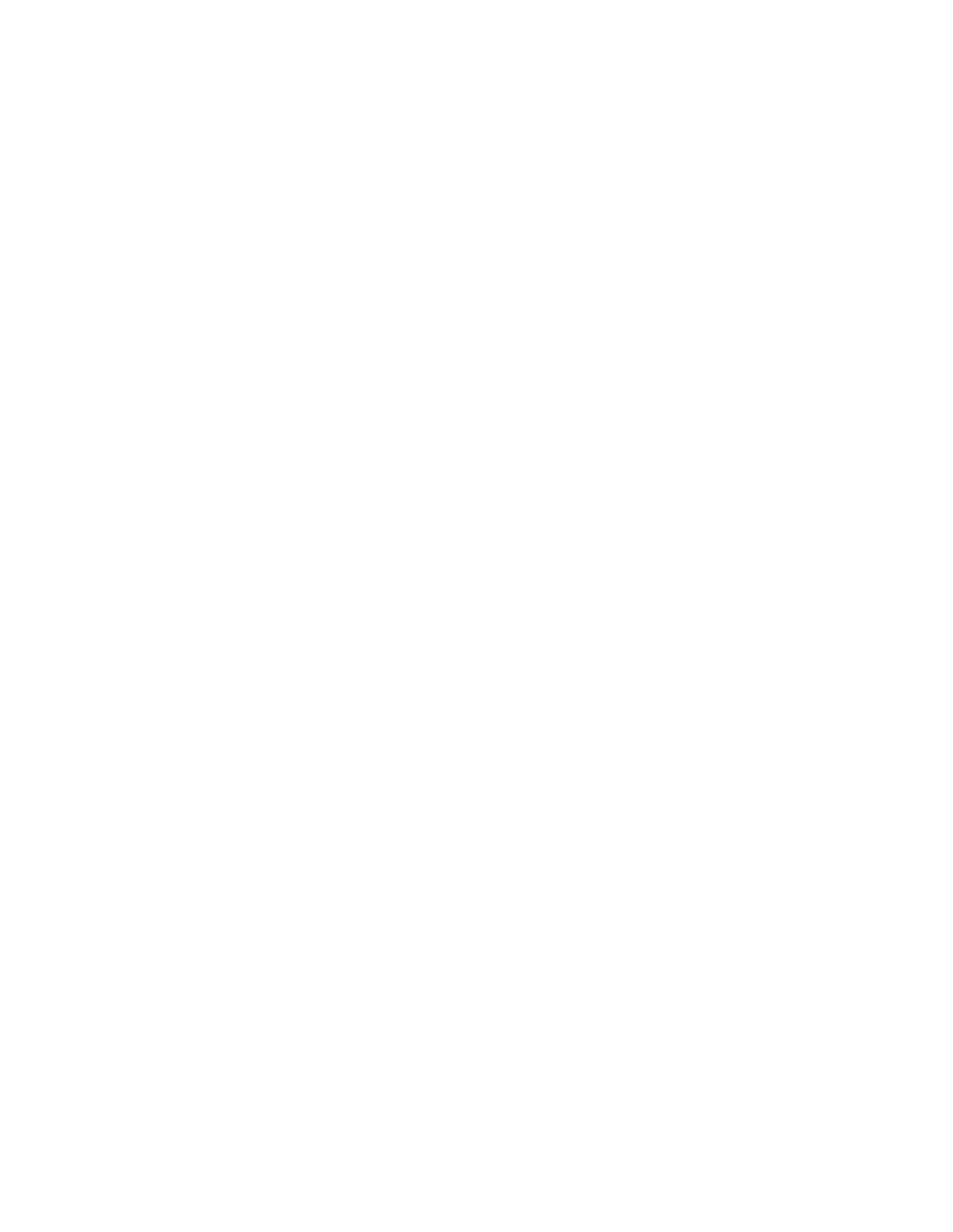





January 18, 2019

Daryl G. Purpera, Louisiana Legislative Auditor 1600 North Third Street Baton Rouge, LA 70802

RE: OGB Performance Audit

Dear Mr. Purpera:

Please accept this letter as the "The Office of Group Benefits" (OGB) official response to the referenced findings and recommendations presented as a result of a recent performance audit of the Pharmacy Benefits Manager (PBM) by the Louisiana Legislative Auditor's (LLA's) Office.

OGB is working on improvements to current processes and procedures to ensure compliance with contract requirements as outlined in the current PBM contract between OGB and MedImpact. Monitoring the MedImpact contract for efficiencies and effectiveness is a priority of the agency. OGB values the recommendations cited in the Legislative Auditor's report that will assist with the agency's goals and priorities to improve oversight of the services MedImpact provides to state employees, retirees, and their dependents. OGB is committed to the oversight of Medimpact services provided to the agency and its plan members. OGB has already begun a new contract monitoring training program for staff to strengthen the process.

### **Finding 1**

Recommendation 1: OGB and MedImpact have agreed to amend the MedImpact / OGB service agreement that will update the current rebates payment deliverable language to be consistent with MedImpact's current practice of issuing rebate payments to OGB as they are received by MedImpact from the manufacturer. This update will mirror what MedImpact's historical practice has been when issuing rebate payments to OGB. Currently, the contract states rebate payments are due to OGB within 60 days after the end of each quarter. This contract requirement is impossible to meet since MedImpact does not receive rebates from the drug manufacturers for at least 120 to 150 days after the end of each quarter. The proposed amendment contemplates receipt of rebate payments within 180 days after the end of each quarter.

Recommendation 2: OGB will assess MedImpact penalties associated with the late payments and rebates earned as defined in the contract between MedImpact and OGB.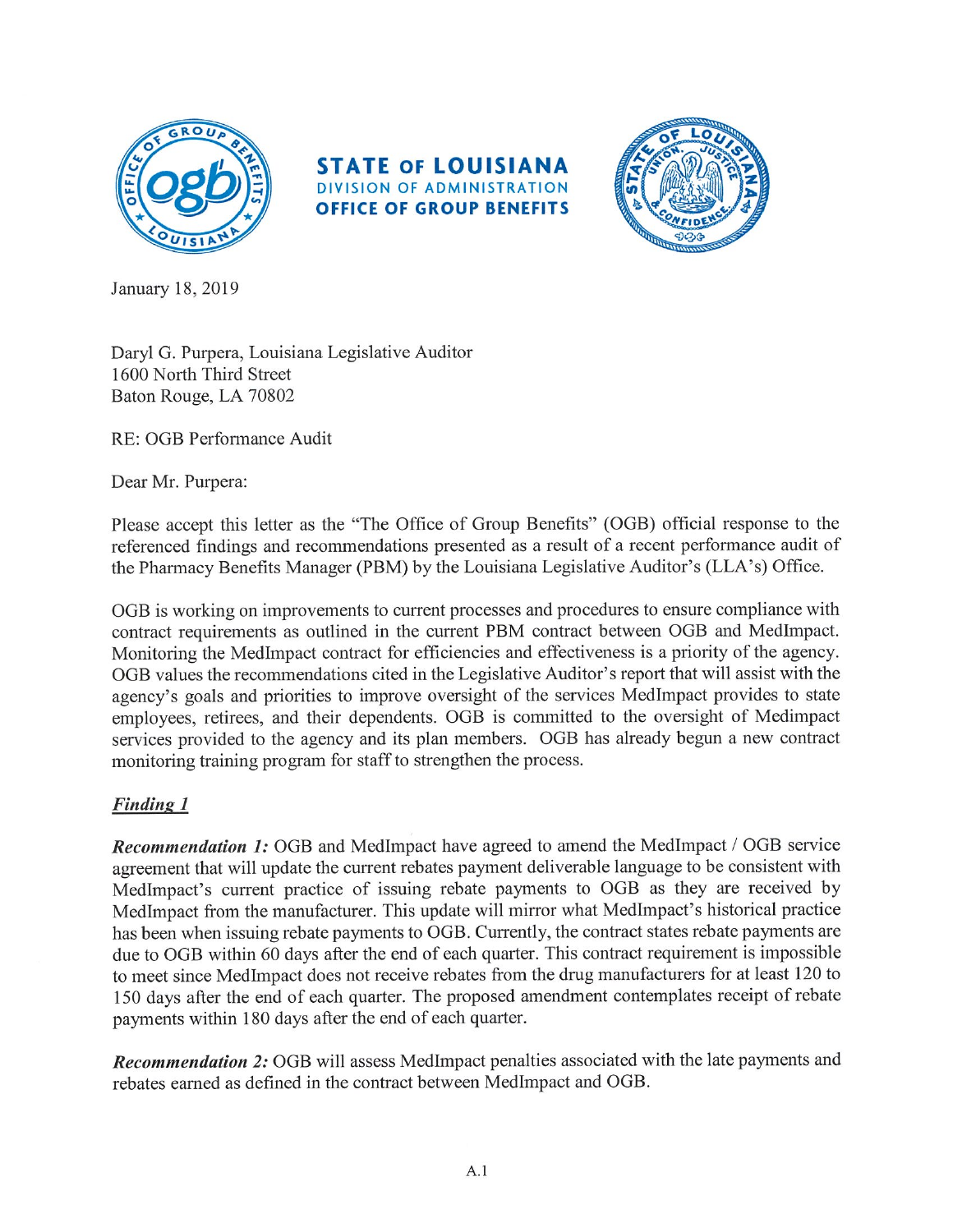Daryl Purpera, Legislative Auditor January 18, 2019 Page 2

**Recommendation 3:** OGB allocates one employee to manage MedImpact's retiree program and one employee to manage MedImpact's active program. They ensure that OGB is paying the proper fees to MedImpact on a monthly basis, that the required reports are provided, and that the performance guarantees are met. These two employees also monitor other large TPA accounts. Buck Global, LLC, performs an annual PBM audit to ensure that the discount and rebate guarantees are met and that all rebates received are passed through to OGB.

OGB is fully aware of the amount of rebates received. In 2018, OGB's benefit consultant Buck Global LLC, was asked by OGB to conduct a market check. As a result of this check, a contract amendment was signed by MedImpact. The change will increase the discounts and rebates in 2019, resulting in \$31 million in savings by OGB.

Note: Prior to the 2013 restructuring of OGB activities, OGB had more than 300 employees on staff. In addition to self-administering many aspects of its operations, OGB now administers a \$1.5-billion-dollar program with only 42 employees.

### **Finding 2**

**Recommendation 4:** MedImpact has corrected their internal systems to discontinue assessing a minimum charge on mail order prescription claims. A credit memo will be issued to OGB for the overpayment. OGB's actuary and benefits consultant, Buck Global LLC, performs an annual PBM audit to ensure the accuracy of mail order prescription pricing.

**Recommendation 5: OGB** has received and reviewed a variance report submitted by MedImpact to substantiate the overpayment. OGB has verified that the \$89,553 overpayment is accurate.

### **Finding 3**

Recommendation 6: OGB disagrees this matter should be reported as a finding. MedImpact did achieve all minimum required adherence rates during calendar year 2017. No discrepancies were found. The PBM Request for Proposal (RFP) requires accurate adherence rates be reported for specialty medications issued for three conditions that include Hepatitis C, Rheumatoid Arthritis and Multiple Sclerosis. These conditions are reported on and reviewed by OGB on a quarterly basis at the required onsite meeting between OGB and MedImpact. Specialty Drugs are utilized to help control complex and serious health conditions. Persons with these conditions recognize that failure to take these drugs as directed may lead to very serious consequences, even death. As a result, adherence rates for specialty drugs are very high. OGB's adoption of improved contractual obligations for the 2017/2018 term demonstrates OGB's ongoing oversight and analysis of the PBM services provided. OGB will consider expanding adherence requirements in a subsequent PBM contract.

**Recommendation** 7: No discrepancies were found for this item. OGB's adoption of improved contractual obligations for the 2017/2018 term demonstrates OGB's ongoing oversight and analysis of the PBM services provided. For the next PBM RFP, OGB will consider expanding the adherence requirements to all pharmacies that fill prescriptions for specialty medications for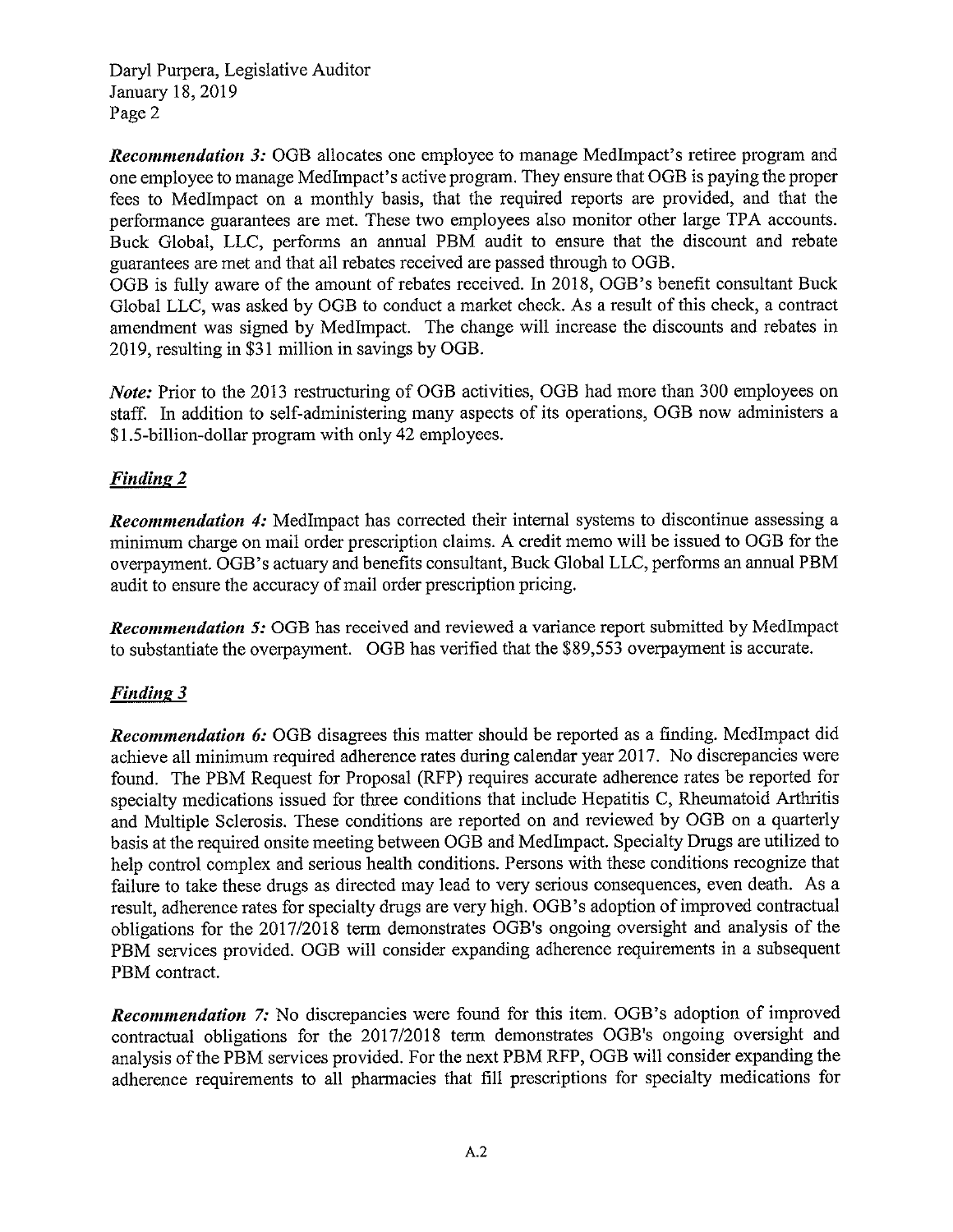Daryl Purpera, Louisiana Legislative Auditor January 18, 2019 Page 3

Hepatitis C, Rheumatoid Arthritis and Multiple Sclerosis in addition to the adherence requirements for US BioServices.

**Recommendation 8:** No discrepancies were found for this item. OGB's adoption of improved contractual obligations for the 2017/2018 term demonstrates OGB's ongoing oversight and analysis of the PBM services provided. OGB will consider expanding adherence requirements for the subsequent PBM contract. For the next PBM RFP, OGB will consider adding additional conditions to help control healthcare costs and improve patient outcomes.

### **Finding 4**

**Recommendation 9:** No discrepancies were found for this item. OGB's adoption of improved contractual obligations for the 2017/2018 term demonstrates OGB's ongoing oversight and analysis of the PBM services provided. OGB disagrees that this matter should be reported as a finding. The adherence required by the Performance Guarantee was met per the performance guarantee reporting provided in the calculation method used, which is industry standard. The current contractual agreement is being adhered to and met.

**Recommendation 10:** No discrepancies were found for this item. OGB's adoption of improved contractual obligations for the 2017/2018 term demonstrates OGB's ongoing oversight and analysis of the PBM services provided. The contract specifically states MedImpact will audit at least 3% of participating network pharmacies with greater than 150 plan participant prescriptions within a calendar year. Using pharmacy claims data, MedImpact identified 1,818 pharmacies eligible for audit. Three percent (3%) of 1,818 is 55 pharmacies. MedImpact conducted 74 on-site pharmacy audits during calendar year 2017. In addition to MedImpact performing 74 on-site pharmacy audits (more than the minimum requirement of 55), all recoupments were accounted for, and, OGB ensured that MedImpact remitted all recoupments to OGB.

### Finding 5

Recommendation 11: No discrepancies were found for this item as stated in the Louisiana Legislative Auditor's Performance Audit Services Report. OGB's adoption of improved contractual obligations for the 2017/2018 term demonstrates OGB's ongoing oversight and analysis of the PBM services provided. MedImpact's report "Network Performance Reporting" is provided to OGB quarterly to support the total amount OGB has paid and the amount pharmacies were paid. The amounts are an exact match each quarter. It has been acknowledged by the auditors that upon a small sample size review, they did not identify any instances of spread pricing. Audit tests did not result in finding any discrepancies; thus a finding on this issue is not appropriate. OGB's actuary and benefits consultant, Buck Global LLC, performs an annual PBM audit to identify any instances of spread pricing. OGB's contract with MedImpact is transparent and does not allow spread pricing.

Recommendation 12: No discrepancies were found for this item as stated in the Louisiana Legislative Auditor's Performance Audit Services Report. OGB's adoption of improved contractual obligations for the 2017/2018 term demonstrates OGB's ongoing oversight and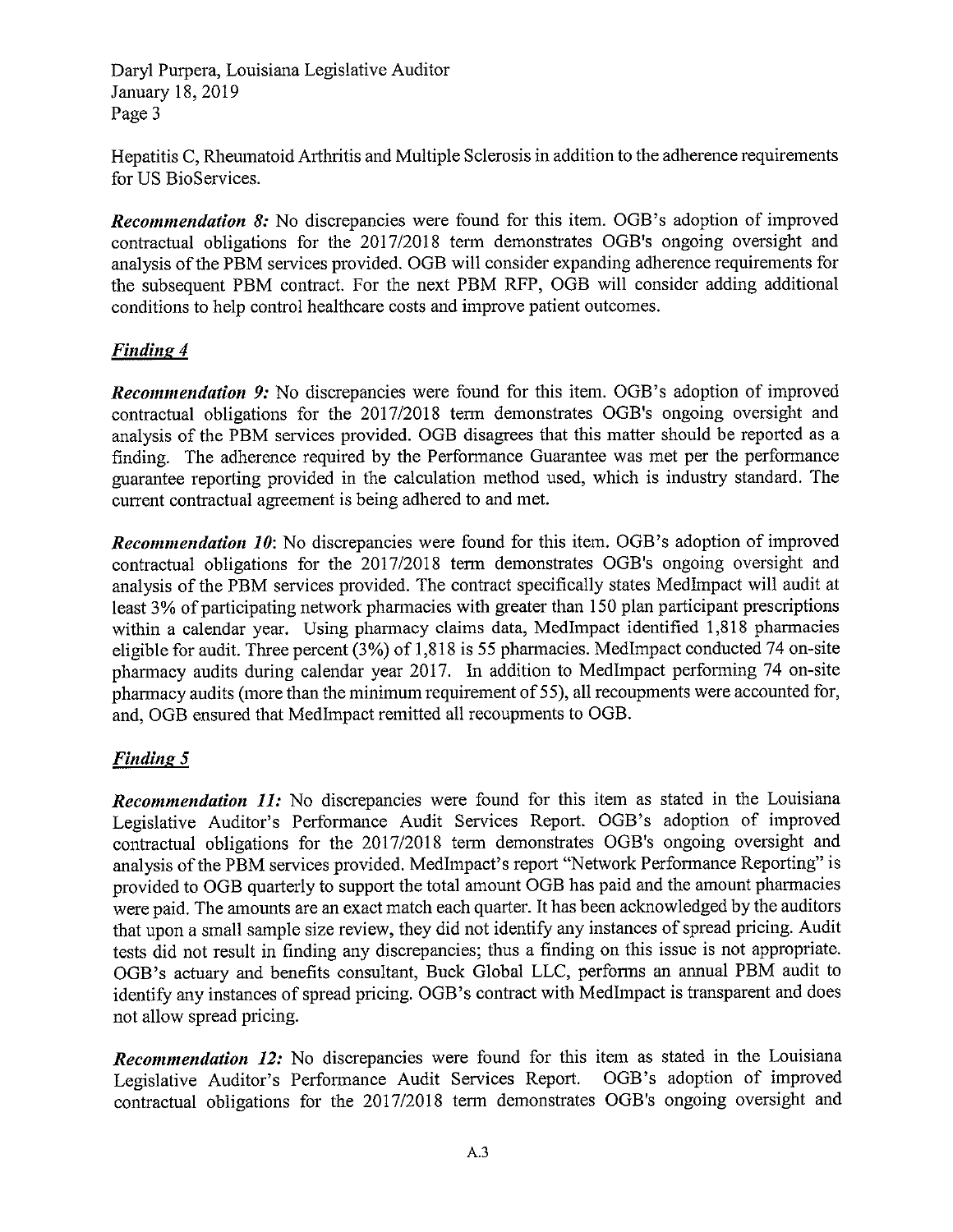Daryl Purpera, Legislative Auditor January 18, 2019 Page 4

analysis of the PBM services provided. Audit tests did not identify any claims with drugs not included on the approved formulary; thus, a finding on this matter is not appropriate. OGB's actuary and benefits consultant, Buck Global LLC, performs an annual PBM audit to identify any claims for medications not included on the formulary.

In conclusion, we appreciate the work efforts of the LLA staff. Our staff is available to discuss these matters with any reader of the report to attempt to clarify any of the issues presented.

Respectfully,

Femmy D. Feague

Tommy D. Teague, JD, CEBS, CGBA **CEO** Office of Group Benefits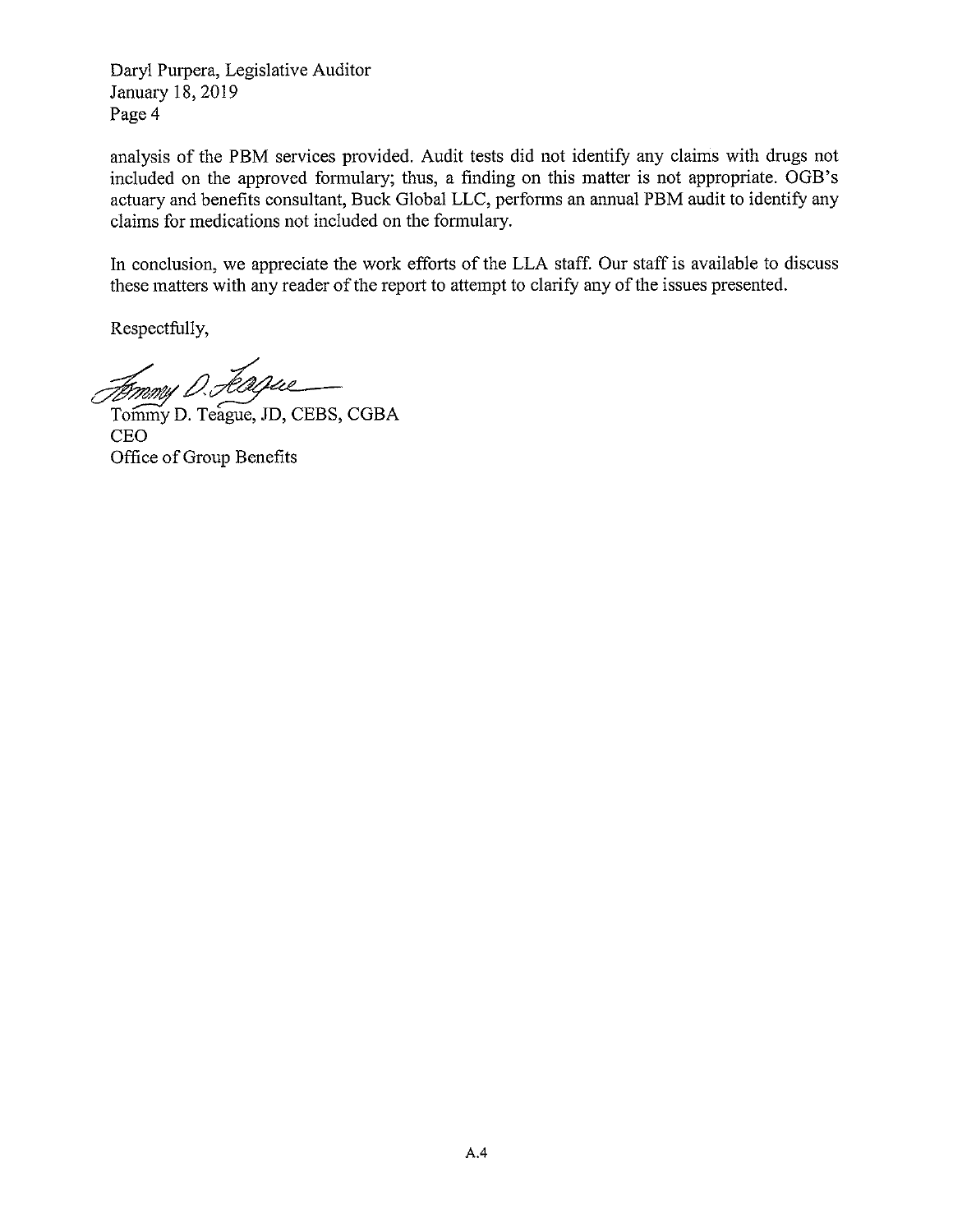## **APPENDIX B: SCOPE AND METHODOLOGY**

This report provides the results of our performance audit of the Office of Group Benefits' (OGB) oversight of its Pharmacy Benefits Manager (PBM). We conducted this performance audit under the provisions of Title 24 of the Louisiana Revised Statutes of 1950, as amended. This audit covered the period of January 1, 2017, through June 30, 2018. Our audit objective was:

### **To evaluate if OGB effectively monitored its Pharmacy Benefit Manager to ensure compliance with contract requirements.**

We conducted this performance audit in accordance with generally-accepted Government Auditing Standards issued by the Comptroller General of the United States. Those standards require that we plan and perform the audit to obtain sufficient, appropriate evidence to provide a reasonable basis for our findings and our conclusions based on our audit objective. We believe the evidence obtained provides a reasonable basis for our findings and conclusions based on our audit objective. To answer our objective, we reviewed internal controls relevant to the audit objective and performed the following audit steps:

- Obtained and reviewed the OGB-MedImpact contract for PBM services to understand the scope of services provided, costs, and identify criteria. As part of this review, obtained and reviewed MedImpact policy documents.
- Researched and reviewed relevant state statutes and regulations relating to OGB and PBMs and interviewed relevant OGB staff to understand procedures in place to monitor MedImpact to ensure compliance with the terms of the contract.
- Researched PBM audits conducted by other states and literature on best practices.
- Attended meetings of the Group Benefits Policy and Planning Board and Group Benefits Estimating Conference to observe proceedings.
- Obtained and analyzed OGB pharmacy claims data covering January 1, 2017, through June 30, 2018. To assess the reliability and validity of the data, we relied on the work of LLA Financial Auditors, LLA Information Technology Auditors, and MedImpact's SOC1 report, and determined the data was valid and reliable for the purpose of answering our audit objectives.
- Obtained and reviewed various reports from OGB that were generated by MedImpact. We assessed the reasonableness of the controls surrounding the information system producing these reports and determined that the reports were sufficient and appropriate to support our findings and conclusions. In addition, we discussed the results of our analysis with OGB management and MedImpact staff.